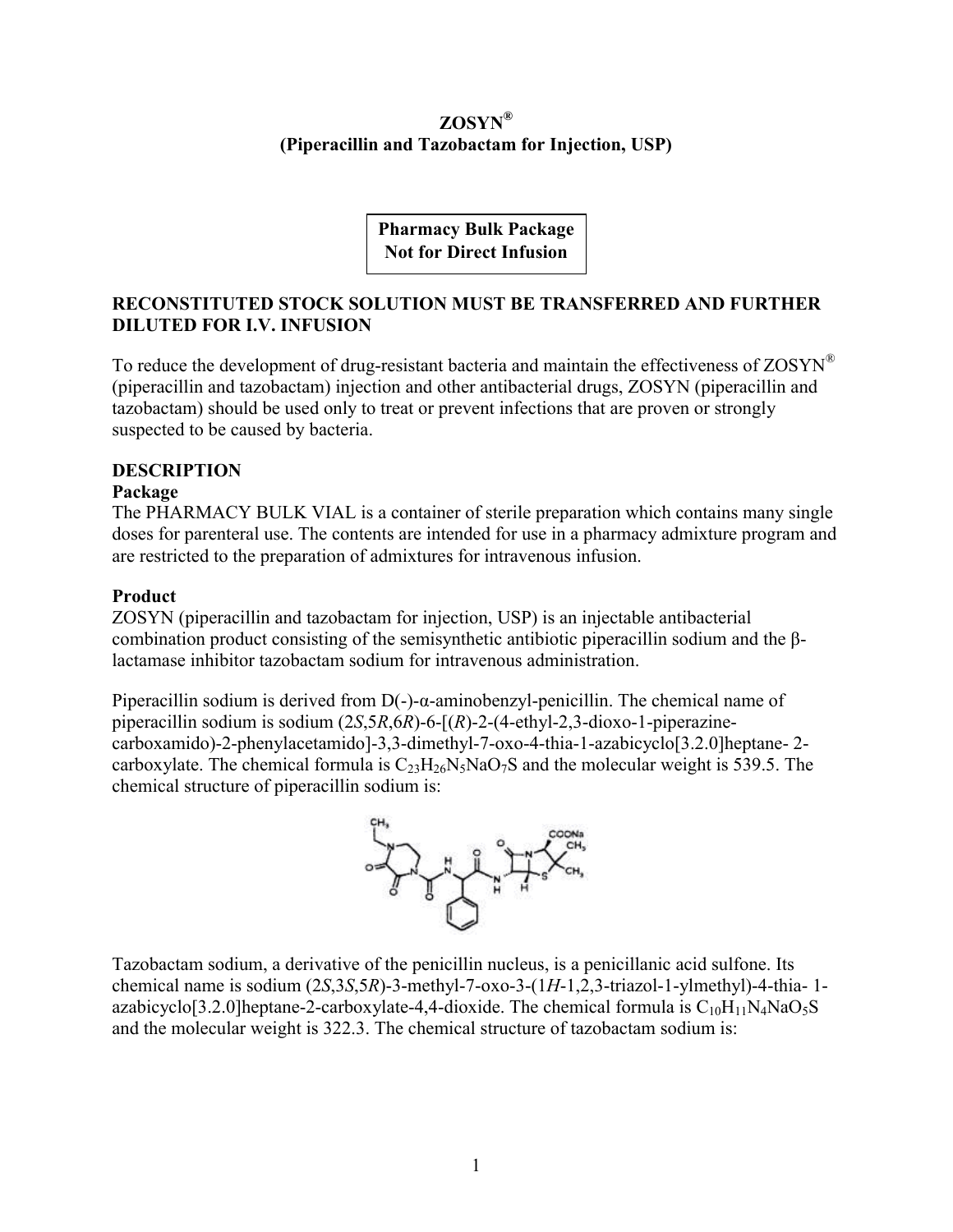

ZOSYN, piperacillin/tazobactam parenteral combination, is a white to off-white sterile, cryodesiccated powder consisting of piperacillin and tazobactam as their sodium salts packaged in glass vials. The formulation also contains 9 mg of edetate disodium dihydrate (EDTA) and sodium citrate.

Each ZOSYN 40.5 g pharmacy bulk vial contains piperacillin sodium equivalent to 36 grams of piperacillin and tazobactam sodium equivalent to 4.5 g of tazobactam sufficient for delivery of multiple doses.

ZOSYN is a monosodium salt of piperacillin and a monosodium salt of tazobactam containing a total of 2.79 mEq (64 mg) of Na<sup>+</sup> per gram of piperacillin in the combination product.

# **CLINICAL PHARMACOLOGY**

# **Adults**

Peak plasma concentrations of piperacillin and tazobactam are attained immediately after completion of an intravenous infusion of ZOSYN (piperacillin and tazobactam for injection, USP). Piperacillin plasma concentrations, following a 30-minute infusion of ZOSYN (piperacillin and tazobactam for injection, USP), were similar to those attained when equivalent doses of piperacillin were administered alone, with mean peak plasma concentrations of approximately 134 μg/mL, 242 μg/mL, and 298 μg/mL for the 2.25 g, 3.375 g, and 4.5 g ZOSYN (piperacillin and tazobactam for injection, USP) doses, respectively. The corresponding mean peak plasma concentrations of tazobactam were 15 μg/mL, 24 μg/mL, and 34 μg/mL, respectively.

Following a 30-minute I.V. infusion of 3.375 g ZOSYN (piperacillin and tazobactam for injection, USP) every 6 hours, steady-state plasma concentrations of piperacillin and tazobactam were similar to those attained after the first dose. In like manner, steady-state plasma concentrations were not different from those attained after the first dose when 2.25 g or 4.5 g doses of ZOSYN (piperacillin and tazobactam for injection, USP) were administered via 30 minute infusions every 6 hours. Steady-state plasma concentrations after 30-minute infusions every 6 hours are provided in **Table 1**.

Following single or multiple ZOSYN doses to healthy subjects, the plasma half-life of piperacillin and of tazobactam ranged from 0.7 to 1.2 hours and was unaffected by dose or duration of infusion.

Piperacillin is metabolized to a minor microbiologically active desethyl metabolite. Tazobactam is metabolized to a single metabolite that lacks pharmacological and antibacterial activities. Both piperacillin and tazobactam are eliminated via the kidney by glomerular filtration and tubular secretion. Piperacillin is excreted rapidly as unchanged drug with 68% of the administered dose excreted in the urine. Tazobactam and its metabolite are eliminated primarily by renal excretion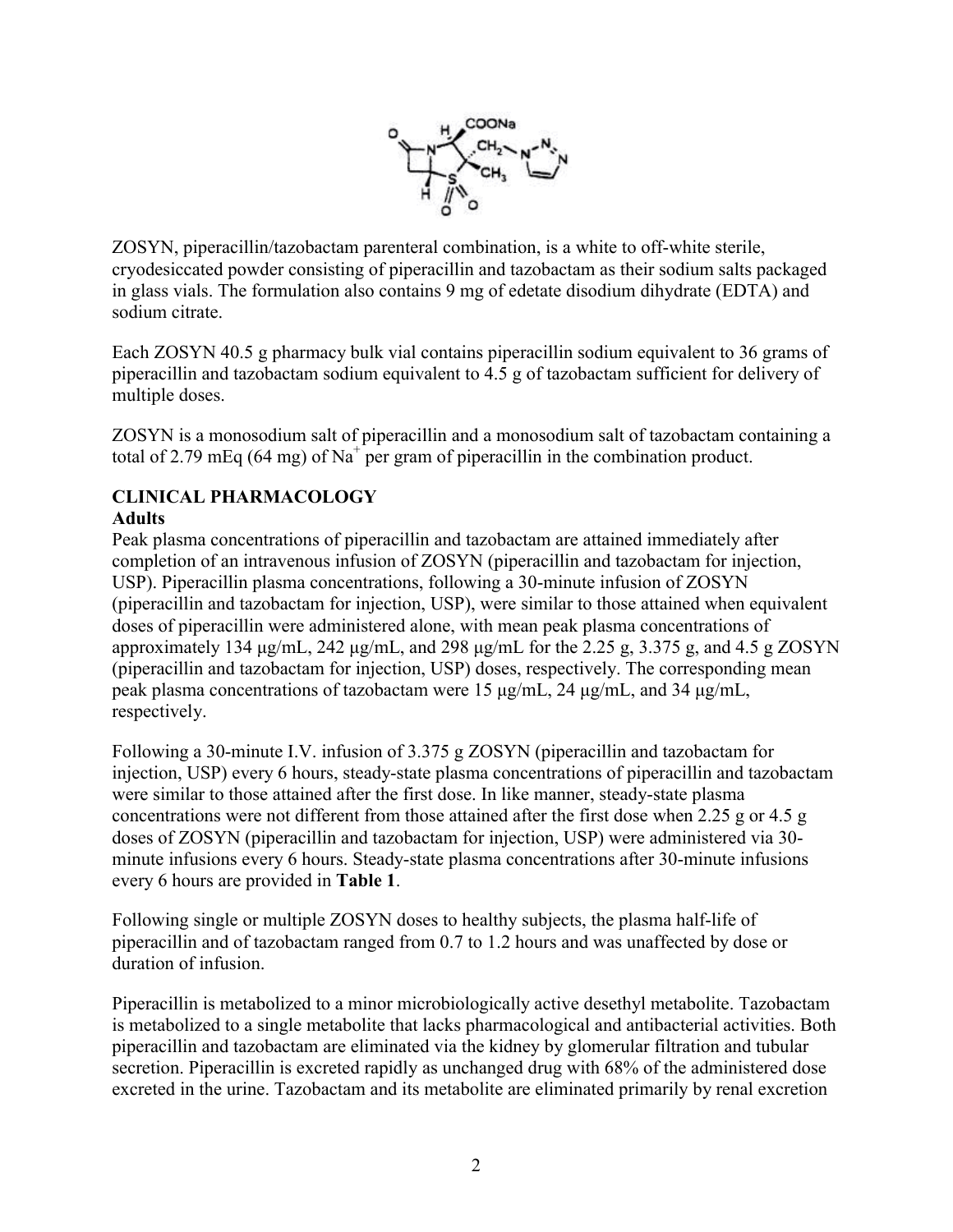with 80% of the administered dose excreted as unchanged drug and the remainder as the single metabolite. Piperacillin, tazobactam, and desethyl piperacillin are also secreted into the bile.

Both piperacillin and tazobactam are approximately 30% bound to plasma proteins. The protein binding of either piperacillin or tazobactam is unaffected by the presence of the other compound. Protein binding of the tazobactam metabolite is negligible.

Piperacillin and tazobactam are widely distributed into tissues and body fluids including intestinal mucosa, gallbladder, lung, female reproductive tissues (uterus, ovary, and fallopian tube), interstitial fluid, and bile. Mean tissue concentrations are generally 50% to 100% of those in plasma. Distribution of piperacillin and tazobactam into cerebrospinal fluid is low in subjects with non-inflamed meninges, as with other penicillins.

After the administration of single doses of piperacillin/tazobactam to subjects with renal impairment, the half-life of piperacillin and of tazobactam increases with decreasing creatinine clearance. At creatinine clearance below 20 mL/min, the increase in half-life is twofold for piperacillin and fourfold for tazobactam compared to subjects with normal renal function. Dosage adjustments for ZOSYN are recommended when creatinine clearance is below 40 mL/min in patients receiving the usual recommended daily dose of ZOSYN. (See **DOSAGE AND ADMINISTRATION** section for specific recommendations for the treatment of patients with renal insufficiency.)

Hemodialysis removes 30% to 40% of a piperacillin/tazobactam dose with an additional 5% of the tazobactam dose removed as the tazobactam metabolite. Peritoneal dialysis removes approximately 6% and 21% of the piperacillin and tazobactam doses, respectively, with up to 16% of the tazobactam dose removed as the tazobactam metabolite. For dosage recommendations for patients undergoing hemodialysis, see **DOSAGE AND ADMINISTRATION** section.

The half-life of piperacillin and of tazobactam increases by approximately 25% and 18%, respectively, in patients with hepatic cirrhosis compared to healthy subjects. However, this difference does not warrant dosage adjustment of ZOSYN due to hepatic cirrhosis.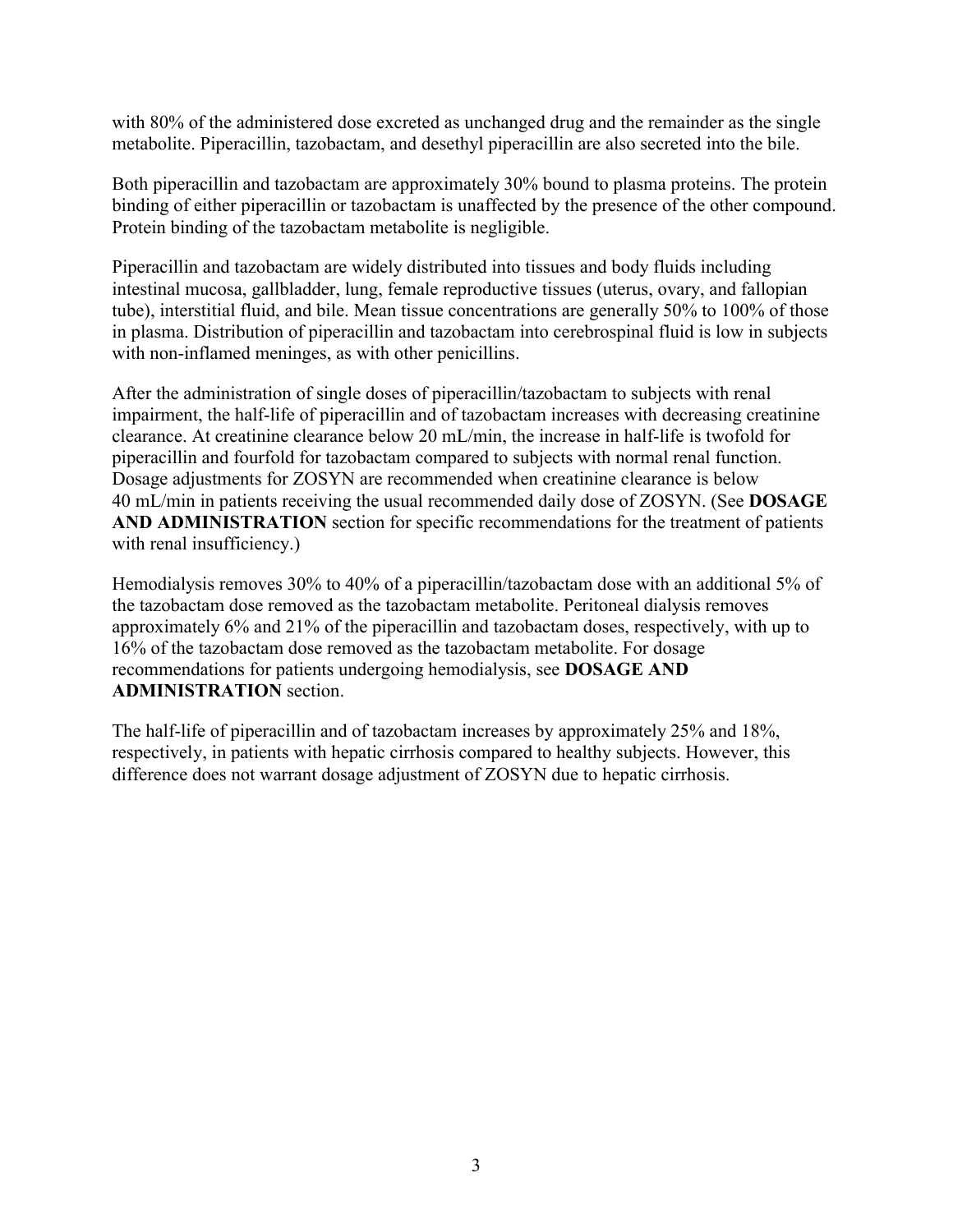#### **TABLE 1 STEADY STATE MEAN PLASMA CONCENTRATIONS IN ADULTS AFTER 30-MINUTE INTRAVENOUS INFUSION OF PIPERACILLIN/TAZOBACTAM EVERY 6 HOURS**

|                                                  |                                 |              |                 | <b>PIPERACILLIN</b> |                 |                                      |                   |                                            |
|--------------------------------------------------|---------------------------------|--------------|-----------------|---------------------|-----------------|--------------------------------------|-------------------|--------------------------------------------|
|                                                  |                                 |              |                 |                     |                 | Plasma Concentrations** (µg/mL)      |                   | $AUC**$<br>$(\mu g \cdot hr/mL)$           |
| Piperacillin/<br>Tazobactam<br>Dose <sup>a</sup> | No. of<br>Evaluable<br>Subjects | 30<br>min    | 1 <sub>hr</sub> | 2 <sub>hr</sub>     | 3 <sub>hr</sub> | 4 hr                                 | 6 hr              | $AUC_{0.6}$                                |
| 2.25 g                                           | 8                               | 134<br>(14)  | 57<br>(14)      | 17.1<br>(23)        | 5.2<br>(32)     | 2.5(35)                              | 0.9<br>$(14)^{b}$ | 131(14)                                    |
| $3.375$ g                                        | 6                               | 242<br>(12)  | 106<br>(8)      | 34.6<br>(20)        | 11.5<br>(19)    | 5.1(22)                              | 1.0<br>(10)       | 242(10)                                    |
| $4.5$ g                                          | 8                               | 298<br>(14)  | 141<br>(19)     | 46.6<br>(28)        | 16.4<br>(29)    | 6.9(29)                              | 1.4<br>(30)       | 322(16)                                    |
|                                                  |                                 |              |                 | <b>TAZOBACTAM</b>   |                 |                                      |                   |                                            |
|                                                  |                                 |              |                 |                     |                 | Plasma Concentrations** $(\mu g/mL)$ |                   | $\mbox{AUC^{**}}$<br>$(\mu g \cdot hr/mL)$ |
| Piperacillin/<br>Tazobactam<br>Dose <sup>a</sup> | No. of<br>Evaluable<br>Subjects | 30<br>min    | 1 <sub>hr</sub> | 2 <sub>hr</sub>     | 3 <sub>hr</sub> | 4 hr                                 | 6 hr              | $AUC_{0.6}$                                |
| 2.25 g                                           | 8                               | 14.8<br>(14) | 7.2<br>(22)     | 2.6<br>(30)         | 1.1<br>(35)     | $0.7(6)^c$                           | < 0.5             | 16.0(21)                                   |
|                                                  |                                 | 24.2         | 10.7            | 4.0                 | 1.4             | $0.7(16)^{b}$                        | < 0.5             | 25.0(8)                                    |
| $3.375$ g                                        | 6                               | (14)         | (7)             | (18)                | (21)            |                                      |                   |                                            |

\*\* Numbers in parentheses are coefficients of variation (CV%).

<sup>a</sup> Piperacillin and tazobactam were given in combination.

 $c$  N = 3

### **Pediatrics**

Piperacillin and tazobactam pharmacokinetics were studied in pediatric patients 2 months of age and older. The clearance of both compounds is slower in the younger patients compared to older children and adults.

 $^{\rm b}$  N = 4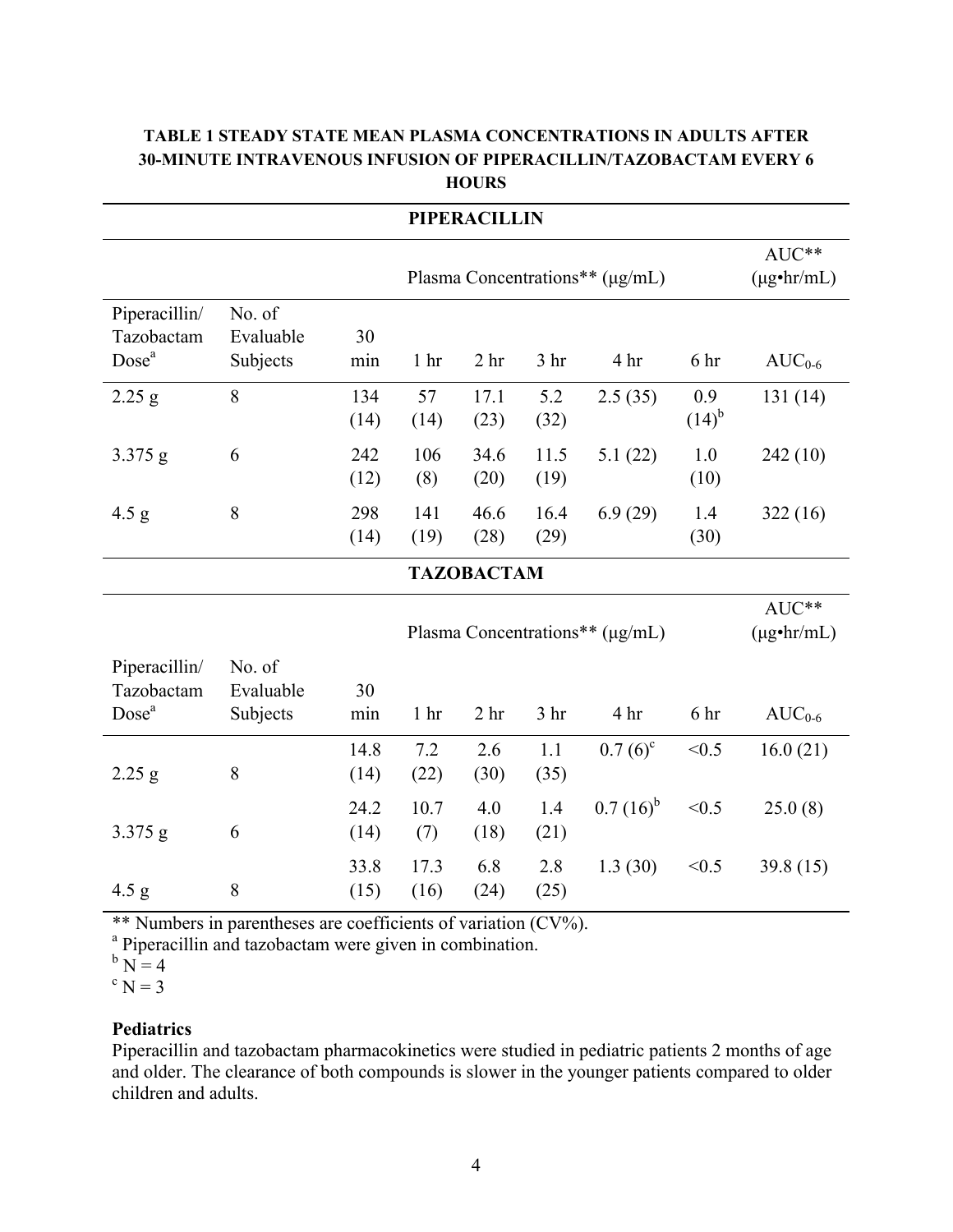In a population PK analysis, estimated clearance for 9 month-old to 12 year-old patients was comparable to adults, with a population mean (SE) value of 5.64 (0.34) mL/min/kg. The piperacillin clearance estimate is 80% of this value for pediatric patients 2 - 9 months old. In patients younger than 2 months of age, clearance of piperacillin is slower compared to older children; however, it is not adequately characterized for dosing recommendations. The population mean (SE) for piperacillin distribution volume is 0.243 (0.011) L/kg and is independent of age.

### **Microbiology**

Piperacillin sodium exerts bactericidal activity by inhibiting septum formation and cell wall synthesis of susceptible bacteria. *In vitro*, piperacillin is active against a variety of gram-positive and gram-negative aerobic and anaerobic bacteria. Tazobactam sodium has little clinically relevant *in vitro* activity against bacteria due to its reduced affinity to penicillin-binding proteins. It is, however, a β-lactamase inhibitor of the Richmond-Sykes class III (Bush class 2b & 2b') penicillinases and cephalosporinases. It varies in its ability to inhibit class II and IV (2a  $\&$  4) penicillinases. Tazobactam does not induce chromosomally-mediated β-lactamases at tazobactam concentrations achieved with the recommended dosage regimen.

Piperacillin/tazobactam has been shown to be active against most strains of the following microorganisms both *in vitro* and in clinical infections as described in the **INDICATIONS AND USAGE** section.

Aerobic and facultative gram-positive microorganisms: *Staphylococcus aureus* (excluding methicillin and oxacillin-resistant isolates)

Aerobic and facultative gram-negative microorganisms: *Acinetobacter baumanii Escherichia coli Haemophilus influenzae* (excluding β-lactamase negative, ampicillin-resistant isolates) *Klebsiella pneumoniae Pseudomonas aeruginosa* (given in combination with an aminoglycoside to which the isolate is susceptible)

Gram-negative anaerobes: *Bacteroides fragilis* group (*B. fragilis, B. ovatus, B. thetaiotaomicron,* and *B. vulgatus*)

The following *in vitro* data are available, **but their clinical significance is unknown**.

At least 90% of the following microorganisms exhibit *in vitro* minimum inhibitory concentration (MIC) less than or equal to the susceptible breakpoint for piperacillin/tazobactam. However, the safety and effectiveness of piperacillin/tazobactam in treating clinical infections due to these bacteria have not been established in adequate and well-controlled clinical trials.

Aerobic and facultative gram-positive microorganisms: *Enterococcus faecalis* (ampicillin or penicillin-susceptible isolates only) *Staphylococcus epidermidis* (excluding methicillin and oxacillin-resistant isolates) *Streptococcus agalactiae*† *Streptococcus pneumoniae*† (penicillin-susceptible isolates only)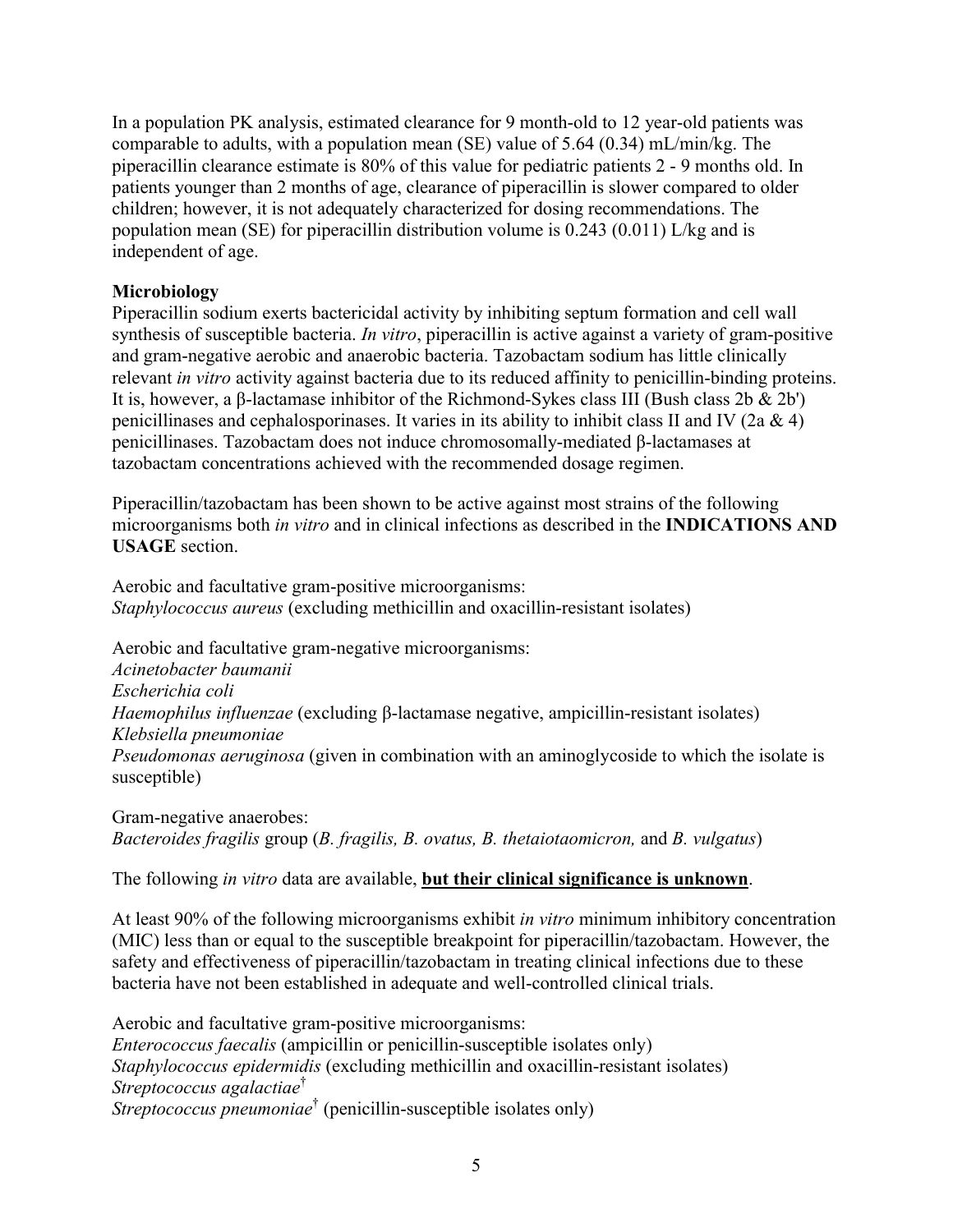*Streptococcus pyogenes*† Viridans group streptococci†

Aerobic and facultative gram-negative microorganisms: *Citrobacter koseri Moraxella catarrhalis Morganella morganii Neisseria gonorrhoeae Proteus mirabilis Proteus vulgaris Serratia marcescens Providencia stuartii Providencia rettgeri Salmonella enterica* 

Gram-positive anaerobes: *Clostridium perfringens* 

Gram-negative anaerobes: *Bacteroides distasonis Prevotella melaninogenica* 

† These are not β-lactamase producing bacteria and, therefore, are susceptible to piperacillin alone.

### **Susceptibility Testing Methods**

As is recommended with all antimicrobials, the results of *in vitro* susceptibility tests, when available, should be provided to the physician as periodic reports, which describe the susceptibility profile of nosocomial and community–acquired pathogens. These reports should aid the physician in selecting the most effective antimicrobial.

### Dilution Techniques:

Quantitative methods are used to determine antimicrobial minimum inhibitory concentrations (MICs). These MICs provide estimates of the susceptibility of bacteria to antimicrobial compounds. The MICs should be determined using a standardized procedure. Standardized procedures are based on a dilution method (broth or agar) or equivalent with standardized inoculum concentrations and standardized concentrations of piperacillin and tazobactam powders.1,2 MIC values should be determined using serial dilutions of piperacillin combined with a fixed concentration of 4 μg/mL tazobactam. The MIC values obtained should be interpreted according to criteria provided in **Table 2**.

#### Diffusion Technique:

Quantitative methods that require measurement of zone diameters also provide reproducible estimates of the susceptibility of bacteria to antimicrobial compounds. One such standardized procedure<sup>1,3</sup> requires the use of standardized inoculum concentrations. This procedure uses paper disks impregnated with 100 μg of piperacillin and 10 μg of tazobactam to test the susceptibility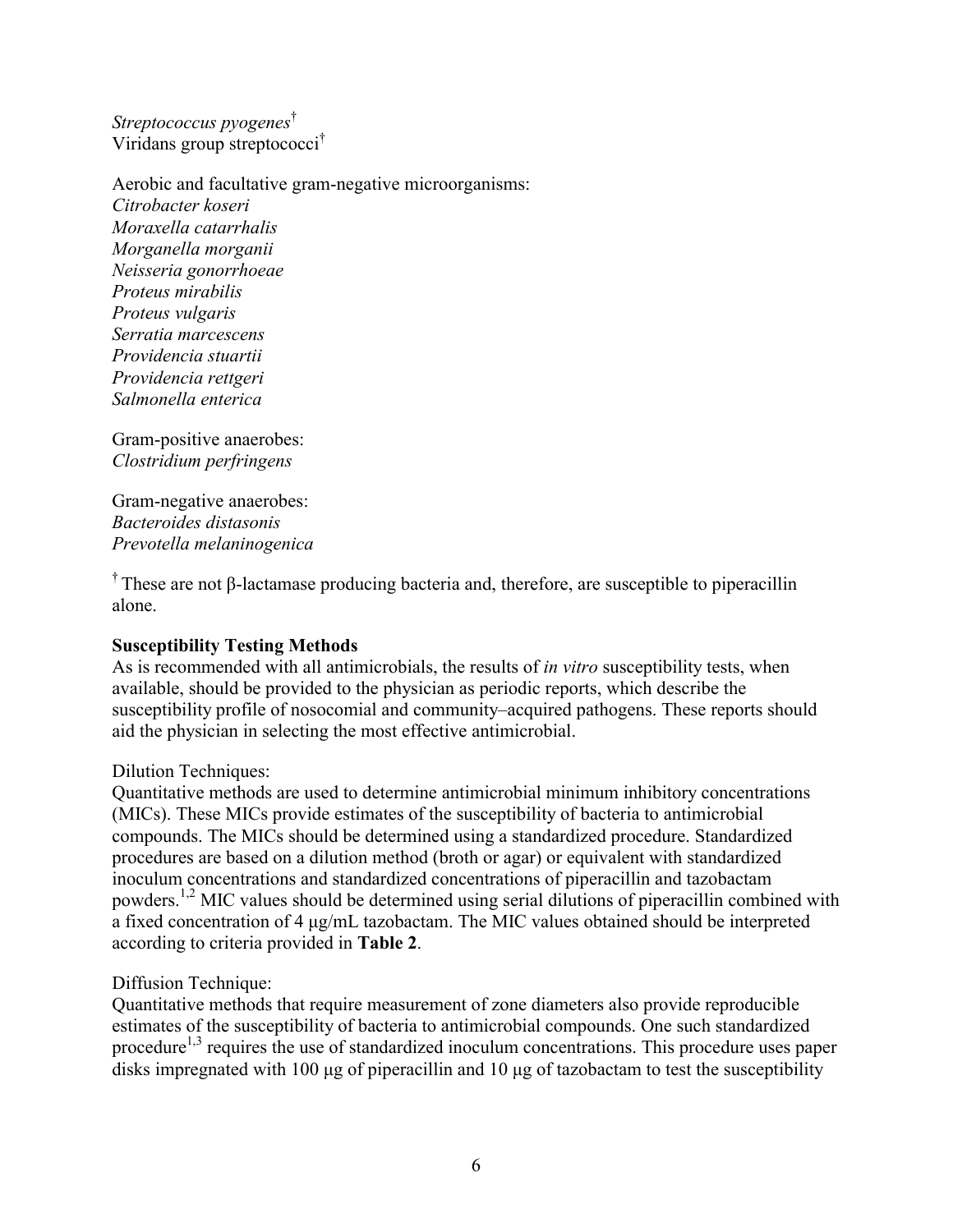of microorganisms to piperacillin/tazobactam. The disk diffusion interpreted criteria are provided in **Table 2**.

#### **Anaerobic Techniques**

For anaerobic bacteria, the susceptibility to piperacillin/tazobactam can be determined by the reference agar dilution method.<sup>4</sup>

|                                                  |           | <b>Susceptibility Test Result Interpretive Criteria</b>    |            |           |                                            |           |
|--------------------------------------------------|-----------|------------------------------------------------------------|------------|-----------|--------------------------------------------|-----------|
|                                                  |           | Minimal Inhibitory<br>Concentration<br>(MIC in $\mu$ g/mL) |            |           | Disk Diffusion<br>(Zone Diameter in<br>mm) |           |
| Pathogen                                         | S         | I                                                          | R          | S         | I                                          | R         |
| Enterobacteriaceae and Acinetobacter<br>baumanii | $\leq 16$ | $32 - 64$                                                  | >128       | >21       | $18 -$<br>20                               | $\leq 17$ |
| Haemophilus influenzae <sup>a</sup>              | $\leq$ 1  | $\overline{\phantom{a}}$                                   | $\geq$ 2   | $\geq$ 21 |                                            |           |
| Pseudomonas aeruginosa                           | <64       |                                                            | >128       | >18       | $\overline{\phantom{0}}$                   | $\leq$ 17 |
| Staphylococcus aureus                            | $\leq 8$  | $\blacksquare$                                             | >16        | >18       | $\overline{\phantom{a}}$                   | $\leq$ 17 |
| <i>Bacteroides fragilis group</i>                | $\leq$ 32 | 64                                                         | $\geq$ 128 |           |                                            |           |

### **TABLE 2 SUSCEPTIBILITY INTERPRETIVE CRITERIA FOR PIPERACILLIN/TAZOBACTAM**

<sup>a</sup> These interpretive criteria for *Haemophilus influenzae* are applicable only to tests performed using Haemophilus Test Medium inoculated with a direct colony suspension and incubated at 35°C in ambient air for 20 to 24 hours.

A report of S ("Susceptible") indicates that the pathogen is likely to be inhibited if the antimicrobial compound in the blood reaches the concentrations usually achievable. A report of I ("Intermediate") indicates that the results should be considered equivocal, and, if the microorganism is not fully susceptible to alternative, clinically feasible drugs, the test should be repeated. This category implies possible clinical applicability in body sites where the drug is physiologically concentrated or in situations where high dosage of drug can be used. This category also provides a buffer zone, which prevents small, uncontrolled technical factors from causing major discrepancies in interpretation. A report of R ("Resistant") indicates that the pathogen is not likely to be inhibited if the antimicrobial compound in the blood reaches the concentrations usually achievable; other therapy should be considered.

### **Quality Control**

Standardized susceptibility test procedures require the use of laboratory control microorganisms to control the technical aspects of the test procedures.<sup>1,2,3,4</sup> Standard piperacillin/tazobactam powder should provide the following ranges of values noted in **Table 3**. Quality control microorganisms are specific strains of microorganisms with intrinsic biological properties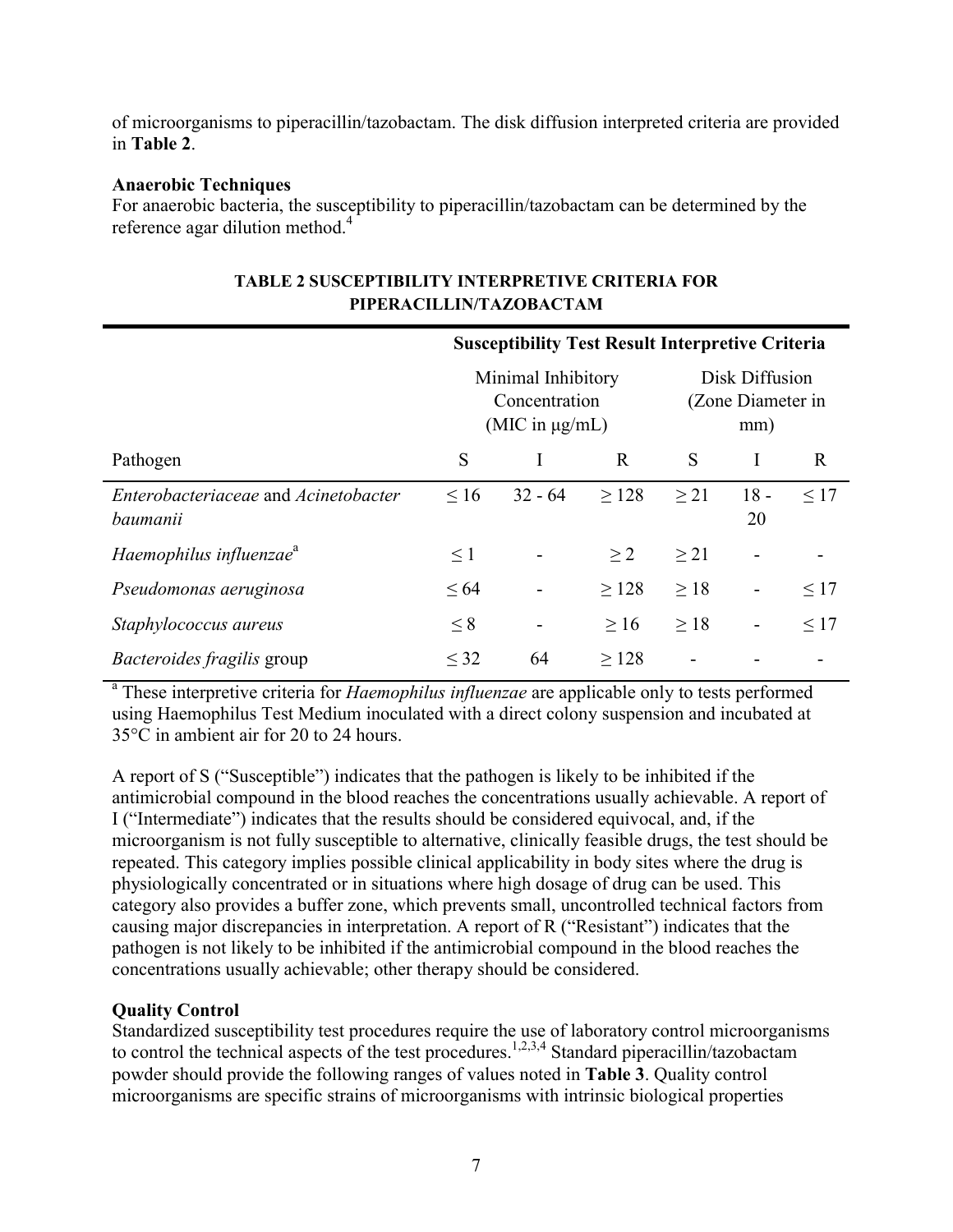relating to resistance mechanisms and their genetic expression within the microorganism; the specific strains used for microbiological quality control are not clinically significant.

|                                                                          | <b>Acceptable Quality Control Ranges</b> |                            |  |
|--------------------------------------------------------------------------|------------------------------------------|----------------------------|--|
|                                                                          | Minimum Inhibitory<br>Concentration      | Disk Diffusion             |  |
| QC Strain                                                                | Range (MIC in $\mu$ g/mL)                | Zone Diameter Ranges in mm |  |
| Escherichia coli<br><b>ATCC 25922</b>                                    | $1 - 4$                                  | $24 - 30$                  |  |
| Escherichia coli<br><b>ATCC 35218</b>                                    | $0.5 - 2$                                | $24 - 30$                  |  |
| Pseudomonas<br>aeruginosa<br><b>ATCC 27853</b>                           | $1 - 8$                                  | $25 - 33$                  |  |
| Haemophilus<br>influenzae <sup>a</sup><br><b>ATCC 49247</b>              | $0.06 - 0.5$                             | 33-38                      |  |
| Staphylococcus<br>aureus<br><b>ATCC 29213</b>                            | $0.25 - 2$                               |                            |  |
| Staphylococcus<br>aureus<br><b>ATCC 25923</b>                            |                                          | $27 - 36$                  |  |
| <b>Bacteroides</b><br>fragilis <sup>b</sup><br><b>ATCC 25285</b>         | $0.12 - 0.5$                             |                            |  |
| <b>Bacteroides</b><br>thetaiotaomicron <sup>b</sup><br><b>ATCC 29741</b> | $4 - 16$                                 |                            |  |

# **TABLE 3 ACCEPTABLE QUALITY CONTROL RANGES FOR PIPERACILLIN/TAZOBACTAM TO BE USED IN VALIDATION OF SUSCEPTIBILITY TEST RESULTS**

<sup>a</sup> This quality control range for *Haemophilus influenzae* is applicable only to tests performed using Haemophilus Test Medium inoculated with a direct colony suspension and incubated at 35°C in ambient air for 20 to 24 hours.

b The quality control ranges for *Bacteroides fragilis* and *Bacteroides thetaiotaomicron* are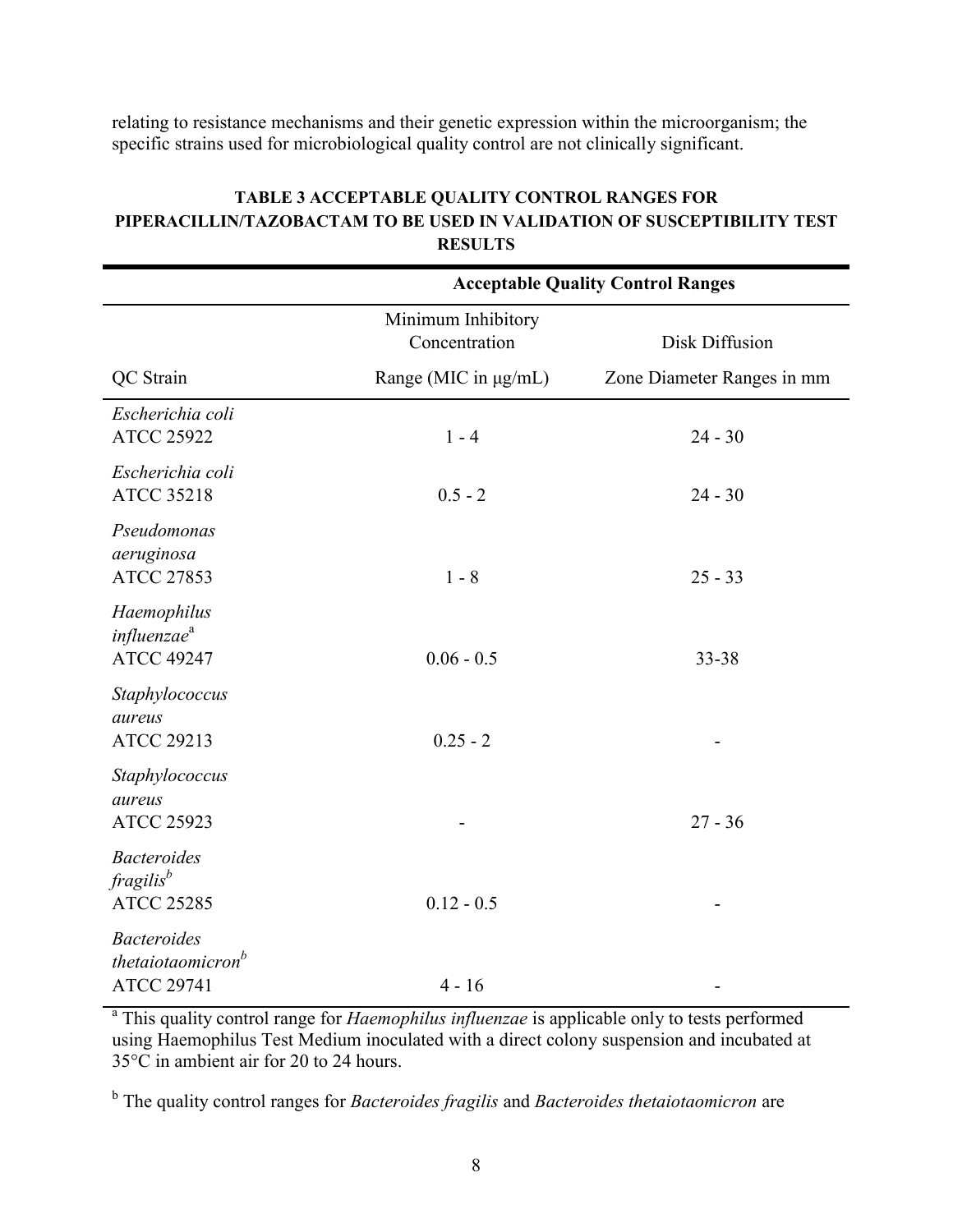## **TABLE 3 ACCEPTABLE QUALITY CONTROL RANGES FOR PIPERACILLIN/TAZOBACTAM TO BE USED IN VALIDATION OF SUSCEPTIBILITY TEST RESULTS**

|           | <b>Acceptable Quality Control Ranges</b> |                            |  |  |
|-----------|------------------------------------------|----------------------------|--|--|
|           | Minimum Inhibitory<br>Concentration      | Disk Diffusion             |  |  |
| QC Strain | Range (MIC in $\mu$ g/mL)                | Zone Diameter Ranges in mm |  |  |

applicable only to tests performed using the agar dilution method.

#### **INDICATIONS AND USAGE**

ZOSYN (piperacillin and tazobactam for injection, USP) is indicated for the treatment of patients with moderate to severe infections caused by piperacillin-resistant, piperacillin/tazobactamsusceptible, β-lactamase producing strains of the designated microorganisms in the specified conditions listed below:

Appendicitis (complicated by rupture or abscess) and peritonitis caused by piperacillin-resistant, β-lactamase producing strains of *Escherichia coli* or the following members of the *Bacteroides fragilis* group: *B. fragilis*, *B. ovatus*, *B. thetaiotaomicron,* or *B. vulgatus*. The individual members of this group were studied in less than 10 cases.

Uncomplicated and complicated skin and skin structure infections, including cellulitis, cutaneous abscesses, and ischemic/diabetic foot infections caused by piperacillin-resistant, β-lactamase producing strains of *Staphylococcus aureus*.

Postpartum endometritis or pelvic inflammatory disease caused by piperacillin-resistant, β-lactamase producing strains of *Escherichia coli*.

Community-acquired pneumonia (moderate severity only) caused by piperacillin-resistant, β-lactamase producing strains of *Haemophilus influenzae*.

Nosocomial pneumonia (moderate to severe) caused by piperacillin-resistant, β-lactamase producing strains of *Staphylococcus aureus* and by piperacillin/tazobactam-susceptible *Acinetobacter baumanii*, *Haemophilus influenzae*, *Klebsiella pneumoniae*, and *Pseudomonas aeruginosa* (Nosocomial pneumonia caused by *P. aeruginosa* should be treated in combination with an aminoglycoside). (See **DOSAGE AND ADMINISTRATION**.)

ZOSYN (piperacillin and tazobactam for injection, USP) is indicated only for the specified conditions listed above. Infections caused by piperacillin-susceptible organisms, for which piperacillin has been shown to be effective, are also amenable to ZOSYN treatment due to its piperacillin content. The tazobactam component of this combination product does not decrease the activity of the piperacillin component against piperacillin-susceptible organisms. Therefore, the treatment of mixed infections caused by piperacillin-susceptible organisms and piperacillinresistant, β-lactamase producing organisms susceptible to ZOSYN should not require the addition of another antibiotic. (See **DOSAGE AND ADMINISTRATION**.)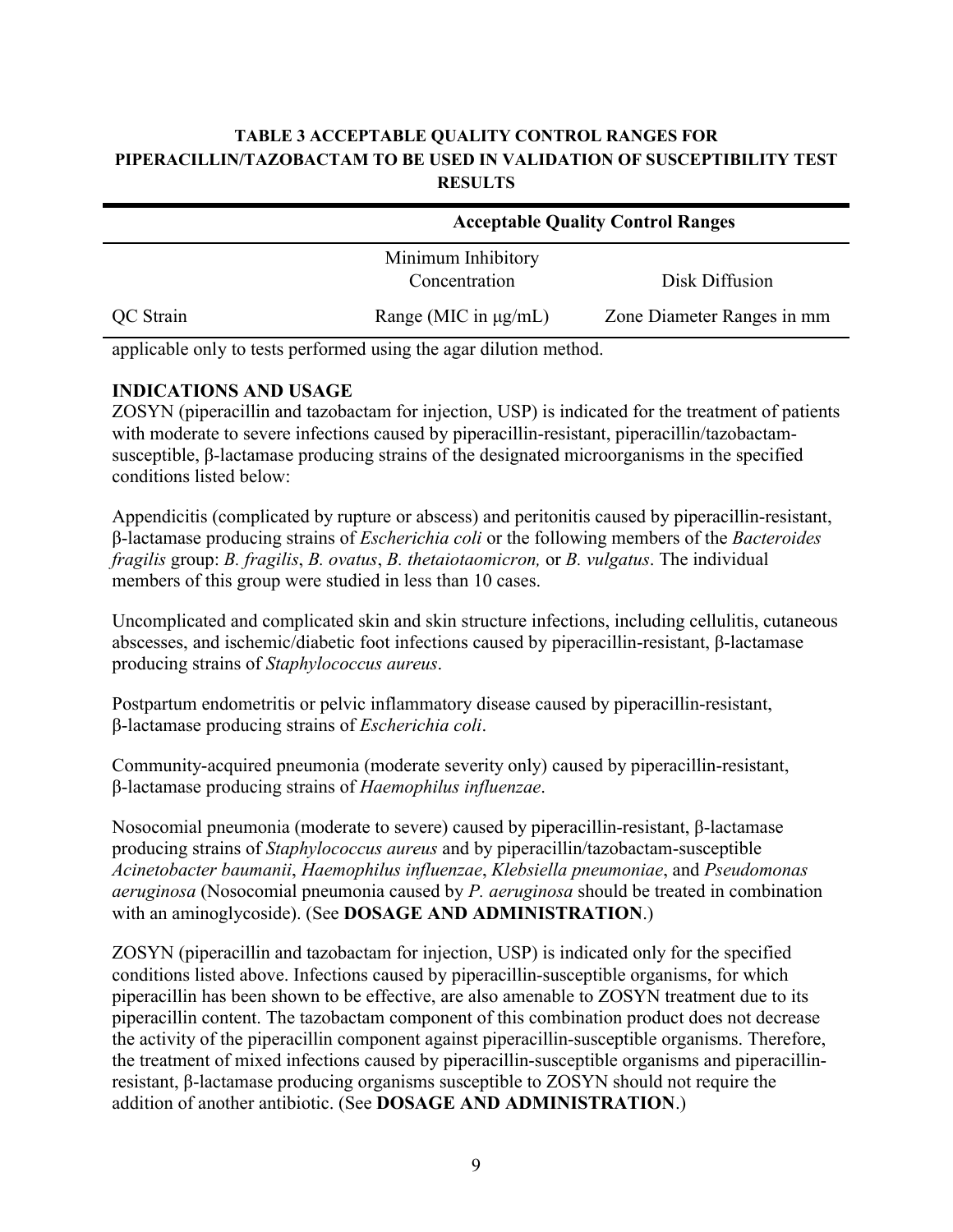ZOSYN is useful as presumptive therapy in the indicated conditions prior to the identification of causative organisms because of its broad spectrum of bactericidal activity against gram-positive and gram-negative aerobic and anaerobic organisms.

Appropriate cultures should usually be performed before initiating antimicrobial treatment in order to isolate and identify the organisms causing infection and to determine their susceptibility to ZOSYN. Antimicrobial therapy should be adjusted, if appropriate, once the results of culture(s) and antimicrobial susceptibility testing are known.

To reduce the development of drug-resistant bacteria and maintain the effectiveness of ZOSYN (piperacillin and tazobactam) injection and other antibacterial drugs, ZOSYN (piperacillin and tazobactam) should be used only to treat or prevent infections that are proven or strongly suspected to be caused by susceptible bacteria. When culture and susceptibility information are available, they should be considered in selecting or modifying antibacterial therapy. In the absence of such data, local epidemiology and susceptibility patterns may contribute to the empiric selection of therapy.

## **CONTRAINDICATIONS**

ZOSYN is contraindicated in patients with a history of allergic reactions to any of the penicillins, cephalosporins, or β-lactamase inhibitors.

### **WARNINGS**

SERIOUS AND OCCASIONALLY FATAL HYPERSENSITIVITY (ANAPHYLACTIC/ANAPHYLACTOID) REACTIONS (INCLUDING SHOCK) HAVE BEEN REPORTED IN PATIENTS RECEIVING THERAPY WITH PENICILLINS INCLUDING ZOSYN. THESE REACTIONS ARE MORE LIKELY TO OCCUR IN INDIVIDUALS WITH A HISTORY OF PENICILLIN HYPERSENSITIVITY OR A HISTORY OF SENSITIVITY TO MULTIPLE ALLERGENS. THERE HAVE BEEN REPORTS OF INDIVIDUALS WITH A HISTORY OF PENICILLIN HYPERSENSITIVITY WHO HAVE EXPERIENCED SEVERE REACTIONS WHEN TREATED WITH CEPHALOSPORINS. BEFORE INITIATING THERAPY WITH ZOSYN, CAREFUL INQUIRY SHOULD BE MADE CONCERNING PREVIOUS HYPERSENSITIVITY REACTIONS TO PENICILLINS, CEPHALOSPORINS, OR OTHER ALLERGENS. IF AN ALLERGIC REACTION OCCURS, ZOSYN SHOULD BE DISCONTINUED AND APPROPRIATE THERAPY INSTITUTED. **SERIOUS ANAPHYLACTIC/ ANAPHYLACTOID REACTIONS (INCLUDING SHOCK) REQUIRE IMMEDIATE EMERGENCY TREATMENT WITH EPINEPHRINE. OXYGEN, INTRAVENOUS STEROIDS, AND AIRWAY MANAGEMENT, INCLUDING INTUBATION, SHOULD ALSO BE ADMINISTERED AS INDICATED**.

*Clostridium difficile* associated diarrhea (CDAD) has been reported with use of nearly all antibacterial agents, including ZOSYN, and may range in severity from mild diarrhea to fatal colitis. Treatment with antibacterial agents alters the normal flora of the colon leading to overgrowth of *C. difficile*.

*C. difficile* produces toxins A and B which contribute to the development of CDAD. Hypertoxin producing strains of *C. difficile* cause increased morbidity and mortality, as these infections can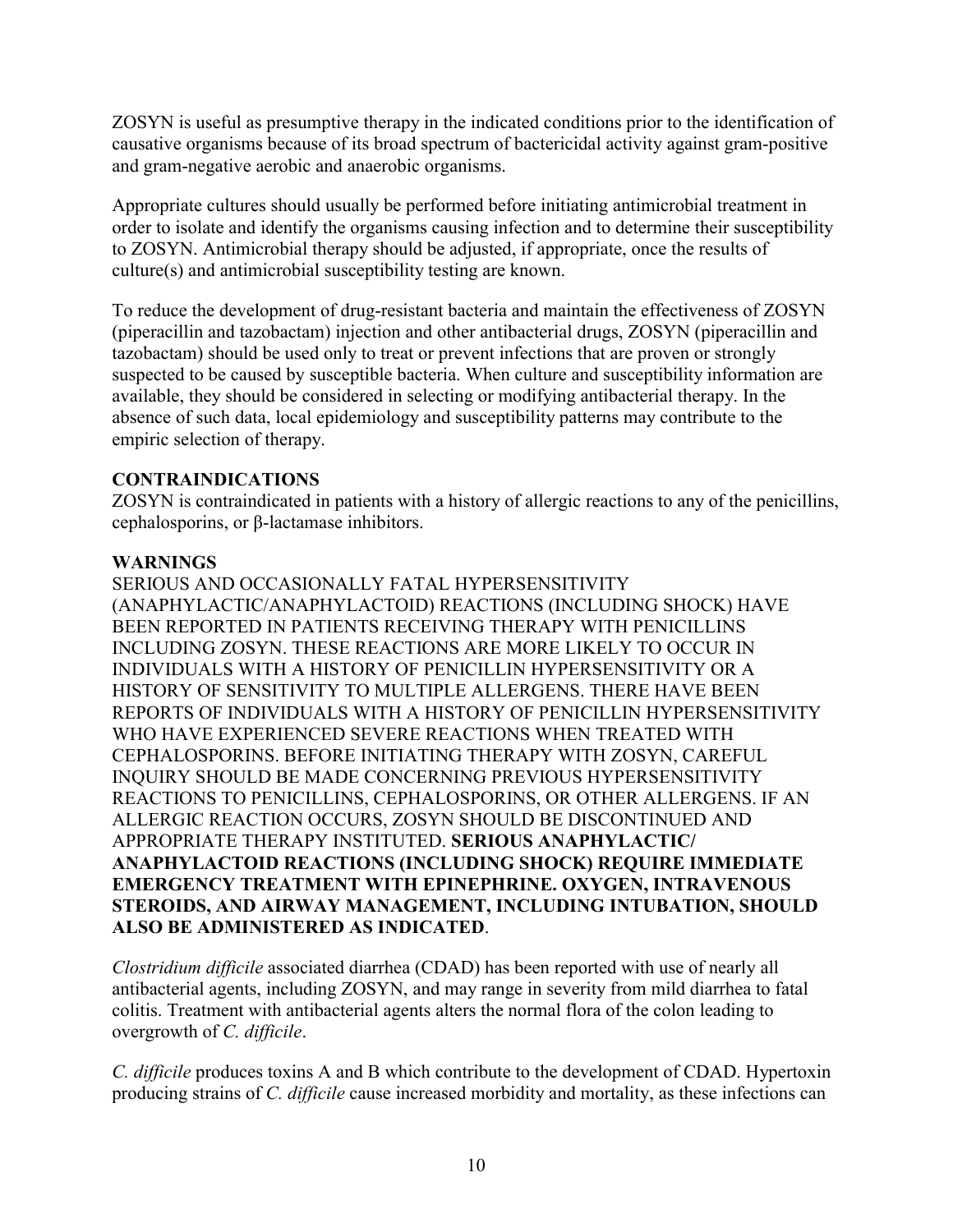be refractory to antimicrobial therapy and may require colectomy. CDAD must be considered in all patients who present with diarrhea following antibiotic use. Careful medical history is necessary since CDAD has been reported to occur over two months after the administration of antibacterial agents.

If CDAD is suspected or confirmed, ongoing antibiotic use not directed against *C. difficile* may need to be discontinued. Appropriate fluid and electrolyte management, protein supplementation, antibiotic treatment of *C. difficile*, and surgical evaluation should be instituted as clinically indicated.

Serious skin reactions, such as Stevens-Johnson syndrome and toxic epidermal necrolysis, have been reported in patients receiving ZOSYN (see **ADVERSE REACTIONS**). If patients develop a skin rash they should be monitored closely and ZOSYN discontinued if lesions progress.

# **PRECAUTIONS**

## **General**

Bleeding manifestations have occurred in some patients receiving β-lactam antibiotics, including piperacillin. These reactions have sometimes been associated with abnormalities of coagulation tests such as clotting time, platelet aggregation, and prothrombin time, and are more likely to occur in patients with renal failure. If bleeding manifestations occur, ZOSYN (piperacillin and tazobactam for injection, USP) should be discontinued and appropriate therapy instituted.

The possibility of the emergence of resistant organisms that might cause superinfections should be kept in mind. If this occurs, appropriate measures should be taken.

As with other penicillins, patients may experience neuromuscular excitability or convulsions if higher than recommended doses are given intravenously (particularly in the presence of renal failure).

ZOSYN is a monosodium salt of piperacillin and a monosodium salt of tazobactam and contains a total of 2.79 mEq (64 mg) of  $Na<sup>+</sup>$  per gram of piperacillin in the combination product. This should be considered when treating patients requiring restricted salt intake. Periodic electrolyte determinations should be performed in patients with low potassium reserves, and the possibility of hypokalemia should be kept in mind with patients who have potentially low potassium reserves and who are receiving cytotoxic therapy or diuretics.

As with other semisynthetic penicillins, piperacillin therapy has been associated with an increased incidence of fever and rash in cystic fibrosis patients.

In patients with creatinine clearance  $\leq 40$  mL/min and dialysis patients (hemodialysis and CAPD), the intravenous dose should be adjusted to the degree of renal function impairment. (See **DOSAGE AND ADMINISTRATION**.)

Prescribing ZOSYN (piperacillin and tazobactam) in the absence of a proven or strongly suspected bacterial infection or a prophylactic indication is unlikely to provide benefit to the patient and increases the risk of development of drug-resistant bacteria.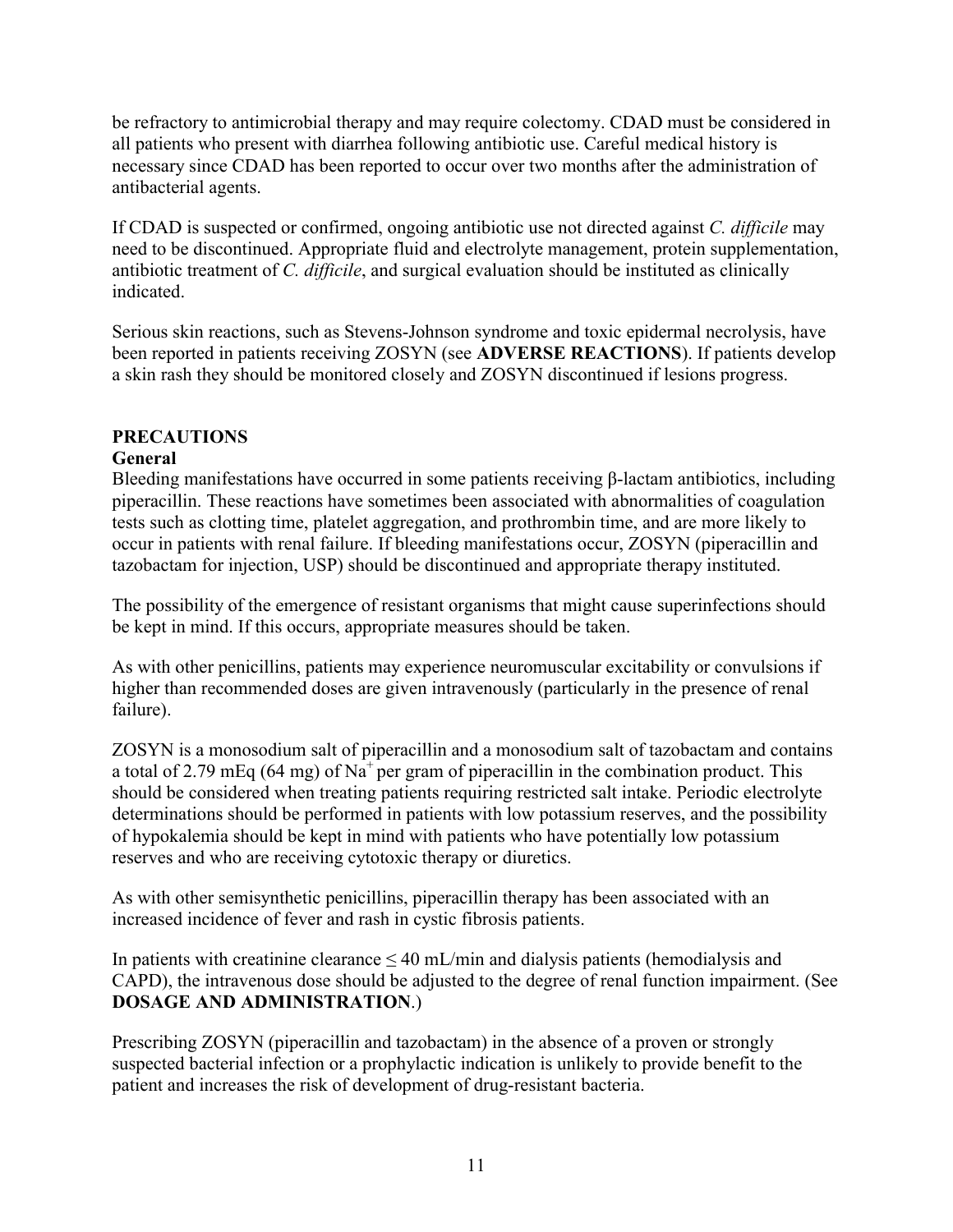#### **Information for Patients**

Patients should be counseled that antibacterial drugs, including ZOSYN, should only be used to treat bacterial infections. They do not treat viral infections (e.g., the common cold). When ZOSYN is prescribed to treat a bacterial infection, patients should be told that although it is common to feel better early in the course of therapy, the medication should be taken exactly as directed. Skipping doses or not completing the full course of therapy may (1) decrease the effectiveness of the immediate treatment and (2) increase the likelihood that bacteria will develop resistance and will not be treatable by ZOSYN or other antibacterial drugs in the future.

Diarrhea is a common problem caused by antibiotics which usually ends when the antibiotic is discontinued. Sometimes after starting treatment with antibiotics, patients can develop watery and bloody stools (with or without stomach cramps and fever) even as late as two or more months after having taken the last dose of the antibiotic. If this occurs, patients should contact their physician as soon as possible.

#### **Laboratory Tests**

Periodic assessment of hematopoietic function should be performed, especially with prolonged therapy, i.e., ≥ 21 days. (See **ADVERSE REACTIONS, Adverse Laboratory Events**.)

#### **Drug Interactions**

#### Aminoglycosides

The mixing of beta-lactam antibiotics with aminoglycosides *in vitro* can result in substantial inactivation of the aminoglycoside. However, amikacin and gentamicin have been shown to be compatible *in vitro* with reformulated ZOSYN containing EDTA supplied in vials or bulk pharmacy containers in certain diluents at specific concentrations for a simultaneous Y-site infusion. (See **DOSAGE AND ADMINISTRATION**.) Reformulated ZOSYN containing EDTA is not compatible with tobramycin for simultaneous co-administration via Y-site infusion.

The inactivation of aminoglycosides in the presence of penicillin-class drugs has been recognized. It has been postulated that penicillin-aminoglycoside complexes form; these complexes are microbiologically inactive and of unknown toxicity. Sequential administration of ZOSYN with tobramycin to patients with normal renal function and mild to moderate renal impairment has been shown to modestly decrease serum concentrations of tobramycin but does not significantly affect tobramycin pharmacokinetics. When aminoglycosides are administered in combination with piperacillin to patients with end-stage renal disease requiring hemodialysis, the concentrations of the aminoglycosides (especially tobramycin) may be significantly altered and should be monitored. Since aminoglycosides are not equally susceptible to inactivation by piperacillin, consideration should be given to the choice of the aminoglycoside when administered in combination with piperacillin to these patients.

#### Probenecid

Probenecid administered concomitantly with ZOSYN prolongs the half-life of piperacillin by 21% and of tazobactam by 71%.

#### Vancomycin

No pharmacokinetic interactions have been noted between ZOSYN and vancomycin.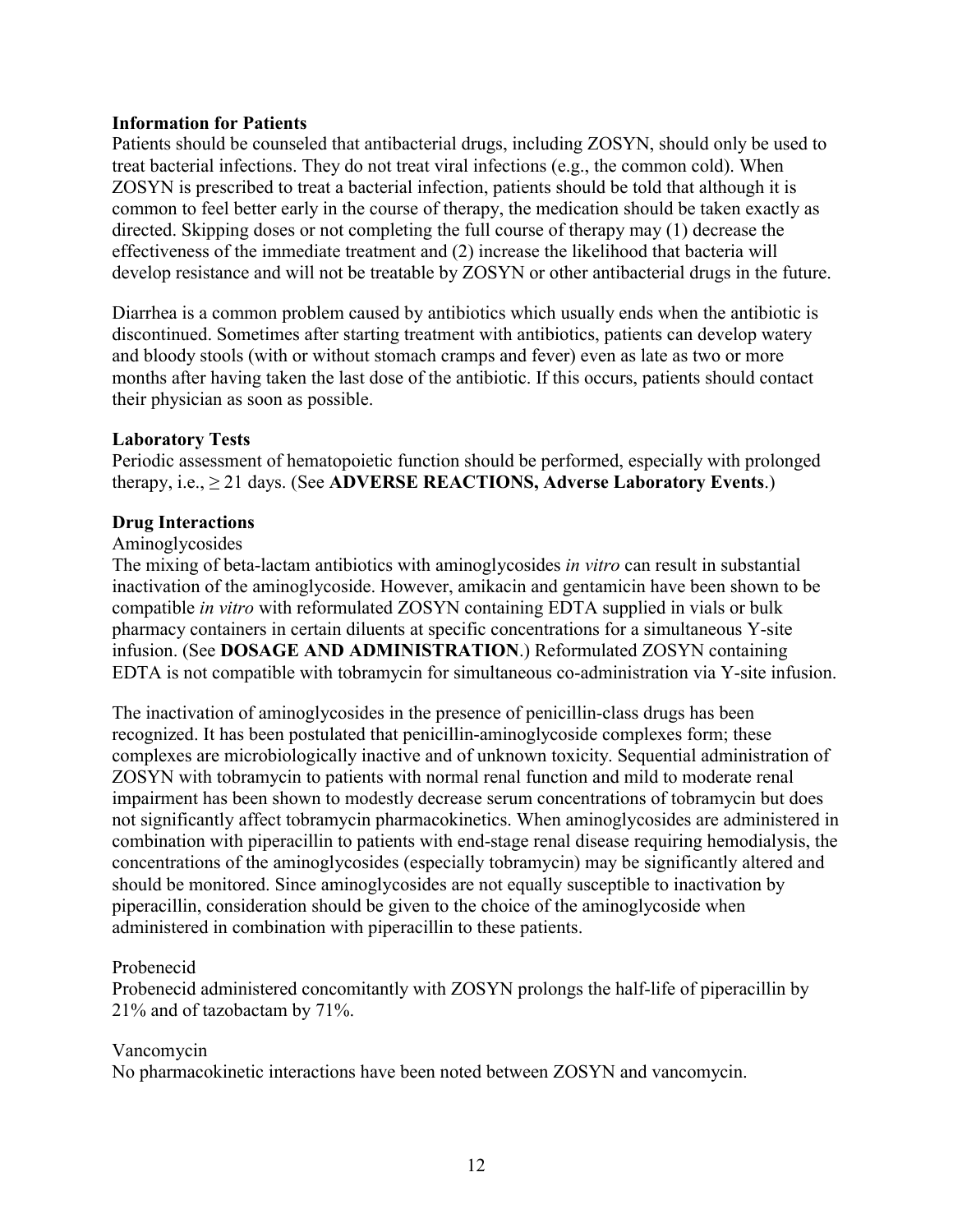#### Heparin

Coagulation parameters should be tested more frequently and monitored regularly during simultaneous administration of high doses of heparin, oral anticoagulants, or other drugs that may affect the blood coagulation system or the thrombocyte function.

#### Vecuronium

Piperacillin when used concomitantly with vecuronium has been implicated in the prolongation of the neuromuscular blockade of vecuronium. ZOSYN (piperacillin/tazobactam) could produce the same phenomenon if given along with vecuronium. Due to their similar mechanism of action, it is expected that the neuromuscular blockade produced by any of the non-depolarizing muscle relaxants could be prolonged in the presence of piperacillin. (See package insert for vecuronium bromide.)

#### Methotrexate

Limited data suggests that co-administration of methotrexate and piperacillin may reduce the clearance of methotrexate due to competition for renal secretion. The impact of tazobactam on the elimination of methotrexate has not been evaluated. If concurrent therapy is necessary, serum concentrations of methotrexate as well as the signs and symptoms of methotrexate toxicity should be frequently monitored.

### **Drug/Laboratory Test Interactions**

As with other penicillins, the administration of ZOSYN (piperacillin and tazobactam for injection, USP) may result in a false-positive reaction for glucose in the urine using a copperreduction method (CLINITEST<sup>®</sup>). It is recommended that glucose tests based on enzymatic glucose oxidase reactions (such as  $DIASTIX^{\circledast}$  or TES-TAPE) be used.

There have been reports of positive test results using the Bio-Rad Laboratories Platelia *Aspergillus* EIA test in patients receiving piperacillin/tazobactam injection who were subsequently found to be free of *Aspergillus* infection. Cross-reactions with non-*Aspergillus* polysaccharides and polyfuranoses with the Bio-Rad Laboratories Platelia *Aspergillus* EIA test have been reported.

Therefore, positive test results in patients receiving piperacillin/tazobactam should be interpreted cautiously and confirmed by other diagnostic methods.

### **Carcinogenesis, Mutagenesis, Impairment of Fertility**

Long-term carcinogenicity studies in animals have not been conducted with piperacillin/tazobactam, piperacillin, or tazobactam.

### Piperacillin/Tazobactam

Piperacillin/tazobactam was negative in microbial mutagenicity assays at concentrations up to 14.84/1.86 μg/plate. Piperacillin/tazobactam was negative in the unscheduled DNA synthesis (UDS) test at concentrations up to 5689/711 μg/mL. Piperacillin/tazobactam was negative in a mammalian point mutation (Chinese hamster ovary cell HPRT) assay at concentrations up to 8000/1000 μg/mL. Piperacillin/tazobactam was negative in a mammalian cell (BALB/c-3T3) transformation assay at concentrations up to 8/1 μg/mL. *In vivo*, piperacillin/tazobactam did not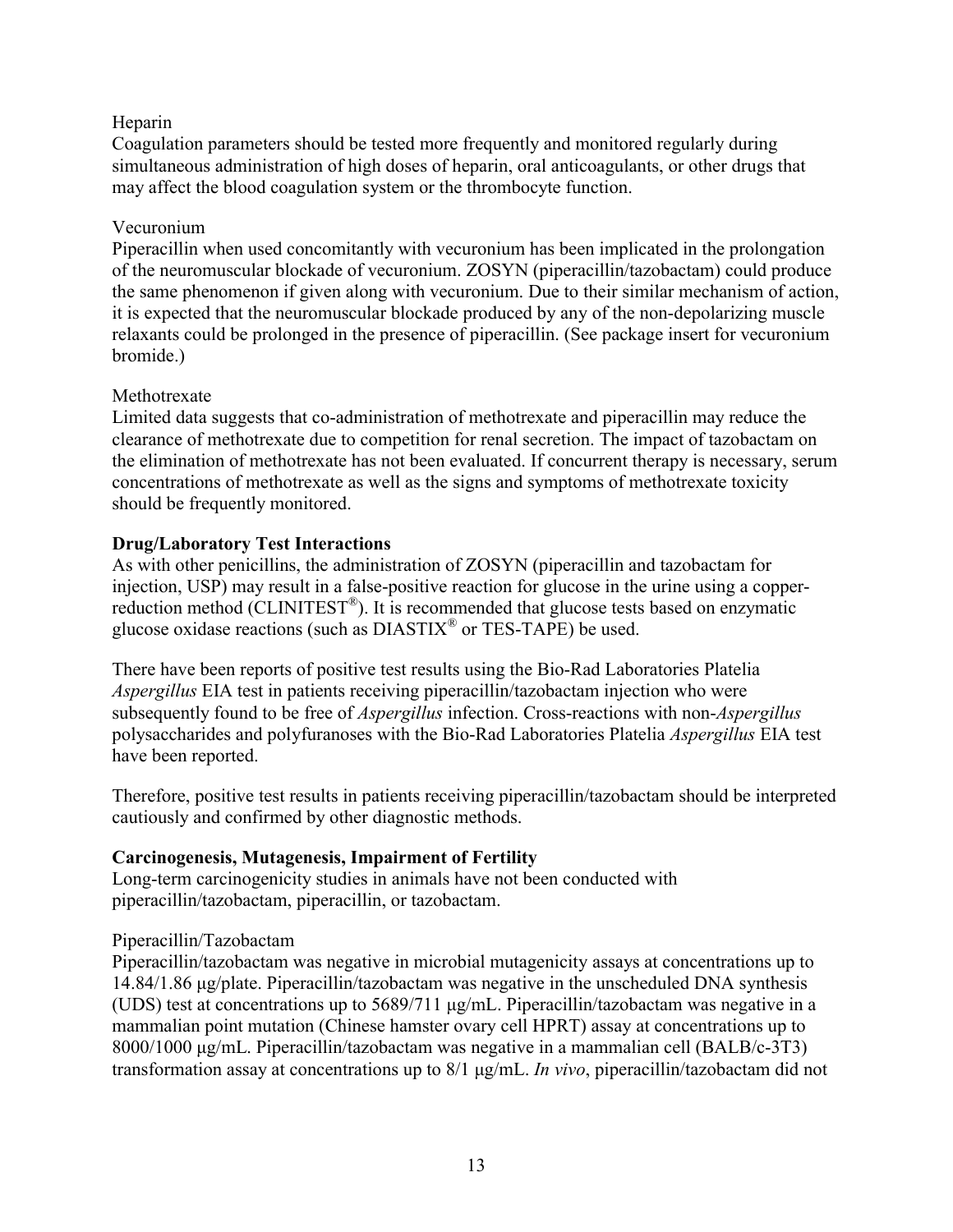induce chromosomal aberrations in rats dosed I.V. with 1500/187.5 mg/kg; this dose is similar to the maximum recommended human daily dose on a body-surface-area basis (mg/m<sup>2</sup>).

# Piperacillin

Piperacillin was negative in microbial mutagenicity assays at concentrations up to 50 μg/plate. There was no DNA damage in bacteria (Rec assay) exposed to piperacillin at concentrations up to 200 μg/disk. Piperacillin was negative in the UDS test at concentrations up to 10,000 μg/mL. In a mammalian point mutation (mouse lymphoma cells) assay, piperacillin was positive at concentrations  $\geq$ 2500 μg/mL. Piperacillin was negative in a cell (BALB/c-3T3) transformation assay at concentrations up to 3000 μg/mL. *In vivo*, piperacillin did not induce chromosomal aberrations in mice at I.V. doses up to 2000 mg/kg/day or rats at I.V. doses up to 1500 mg/kg/day. These doses are half (mice) or similar (rats) to the maximum recommended human daily dose based on body-surface area (mg/m<sup>2</sup>). In another *in vivo* test, there was no dominant lethal effect when piperacillin was administered to rats at I.V. doses up to 2000 mg/kg/day, which is similar to the maximum recommended human daily dose based on body-surface area  $(mg/m^2)$ . When mice were administered piperacillin at I.V. doses up to 2000 mg/kg/day, which is half the maximum recommended human daily dose based on body-surface area (mg/m<sup>2</sup>), urine from these animals was not mutagenic when tested in a microbial mutagenicity assay. Bacteria injected into the peritoneal cavity of mice administered piperacillin at I.V. doses up to 2000 mg/kg/day did not show increased mutation frequencies.

## Tazobactam

Tazobactam was negative in microbial mutagenicity assays at concentrations up to 333 μg/plate. Tazobactam was negative in the UDS test at concentrations up to 2000 μg/mL. Tazobactam was negative in a mammalian point mutation (Chinese hamster ovary cell HPRT) assay at concentrations up to 5000 μg/mL. In another mammalian point mutation (mouse lymphoma cells) assay, tazobactam was positive at concentrations ≥3000 μg/mL. Tazobactam was negative in a cell (BALB/c-3T3) transformation assay at concentrations up to 900 μg/mL. In an *in vitro* cytogenetics (Chinese hamster lung cells) assay, tazobactam was negative at concentrations up to 3000 μg/mL. *In vivo*, tazobactam did not induce chromosomal aberrations in rats at I.V. doses up to 5000 mg/kg, which is 23 times the maximum recommended human daily dose based on body-surface area  $(mg/m^2)$ .

### **Pregnancy**

# Teratogenic effects—Pregnancy Category B

*Piperacillin/tazobactam* 

Reproduction studies have been performed in rats and have revealed no evidence of impaired fertility due to piperacillin/tazobactam administered up to a dose which is similar to the maximum recommended human daily dose based on body-surface area  $(mg/m<sup>2</sup>)$ .

Teratology studies have been performed in mice and rats and have revealed no evidence of harm to the fetus due to piperacillin/tazobactam administered up to a dose which is 1 to 2 times and 2 to 3 times the human dose of piperacillin and tazobactam, respectively, based on body-surface area (mg/m<sup>2</sup>).

Piperacillin and tazobactam cross the placenta in humans.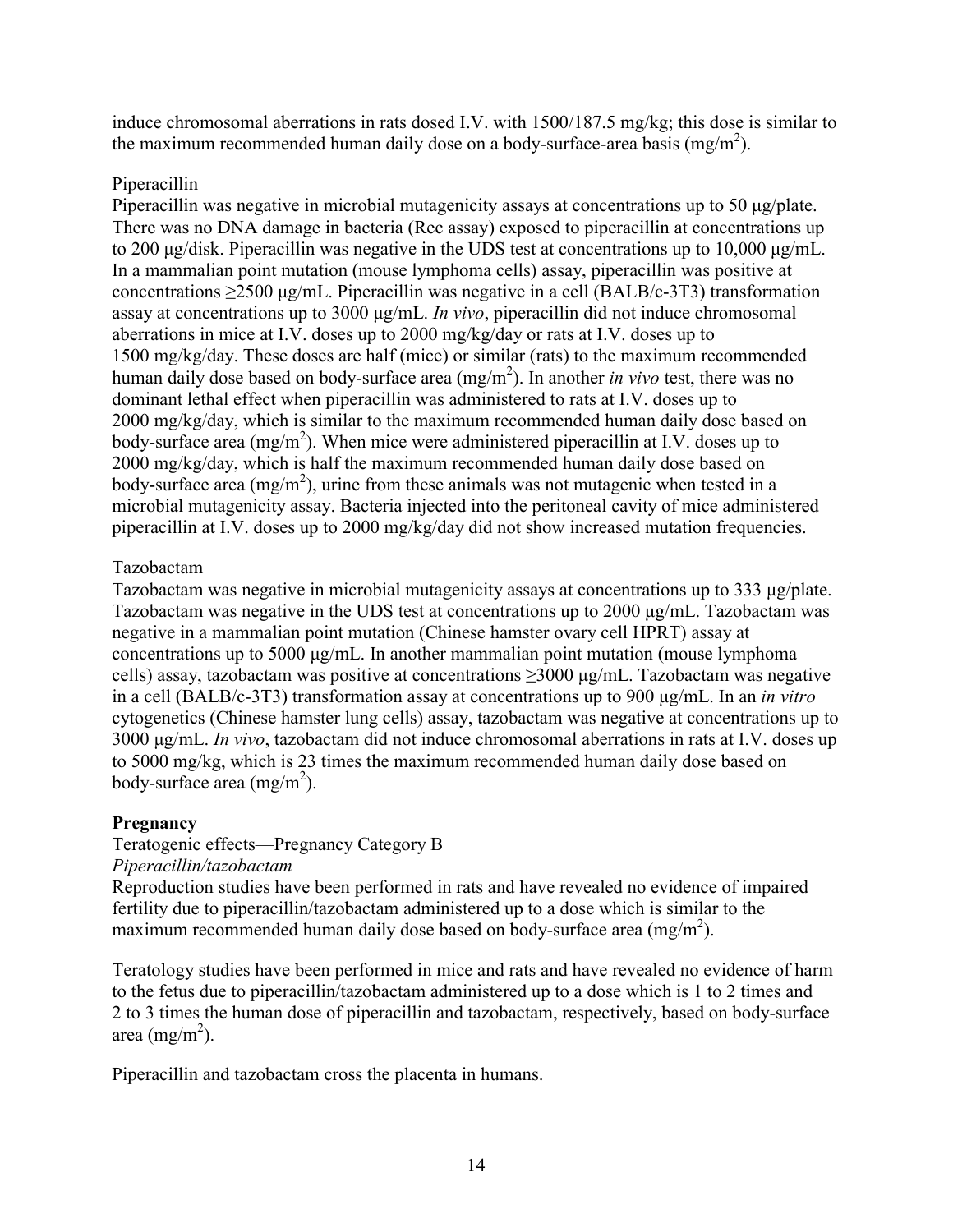## *Piperacillin*

Reproduction and teratology studies have been performed in mice and rats and have revealed no evidence of impaired fertility or harm to the fetus due to piperacillin administered up to a dose which is half (mice) or similar (rats) to the maximum recommended human daily dose based on body-surface area  $(mg/m^2)$ .

#### *Tazobactam*

Reproduction studies have been performed in rats and have revealed no evidence of impaired fertility due to tazobactam administered at doses up to 3 times the maximum recommended human daily dose based on body-surface area  $(mg/m^2)$ .

Teratology studies have been performed in mice and rats and have revealed no evidence of harm to the fetus due to tazobactam administered at doses up to 6 and 14 times, respectively, the human dose based on body-surface area  $(mg/m^2)$ . In rats, tazobactam crosses the placenta. Concentrations in the fetus are less than or equal to 10% of those found in maternal plasma.

There are, however, no adequate and well-controlled studies with the piperacillin/tazobactam combination or with piperacillin or tazobactam alone in pregnant women. Because animal reproduction studies are not always predictive of the human response, this drug should be used during pregnancy only if clearly needed.

#### **Nursing Mothers**

Piperacillin is excreted in low concentrations in human milk; tazobactam concentrations in human milk have not been studied. Caution should be exercised when ZOSYN (piperacillin and tazobactam for injection, USP) is administered to a nursing woman.

### **Pediatric Use**

Use of ZOSYN in pediatric patients 2 months of age or older with appendicitis and/or peritonitis is supported by evidence from well-controlled studies and pharmacokinetic studies in adults and in pediatric patients. This includes a prospective, randomized, comparative, open-label clinical trial with 542 pediatric patients 2-12 years of age with complicated intra-abdominal infections, in which 273 pediatric patients received piperacillin/tazobactam. Safety and efficacy in pediatric patients less than 2 months of age have not been established (see **CLINICAL PHARMACOLOGY** and **DOSAGE AND ADMINISTRATION**).

There are no dosage recommendations for ZOSYN in pediatric patients with impaired renal function.

### **Geriatric Use**

Patients over 65 years are **not** at an increased risk of developing adverse effects solely because of age. However, dosage should be adjusted in the presence of renal insufficiency. (See **DOSAGE AND ADMINISTRATION**.)

In general, dose selection for an elderly patient should be cautious, usually starting at the low end of the dosing range, reflecting the greater frequency of decreased hepatic, renal, or cardiac function, and of concomitant disease or other drug therapy.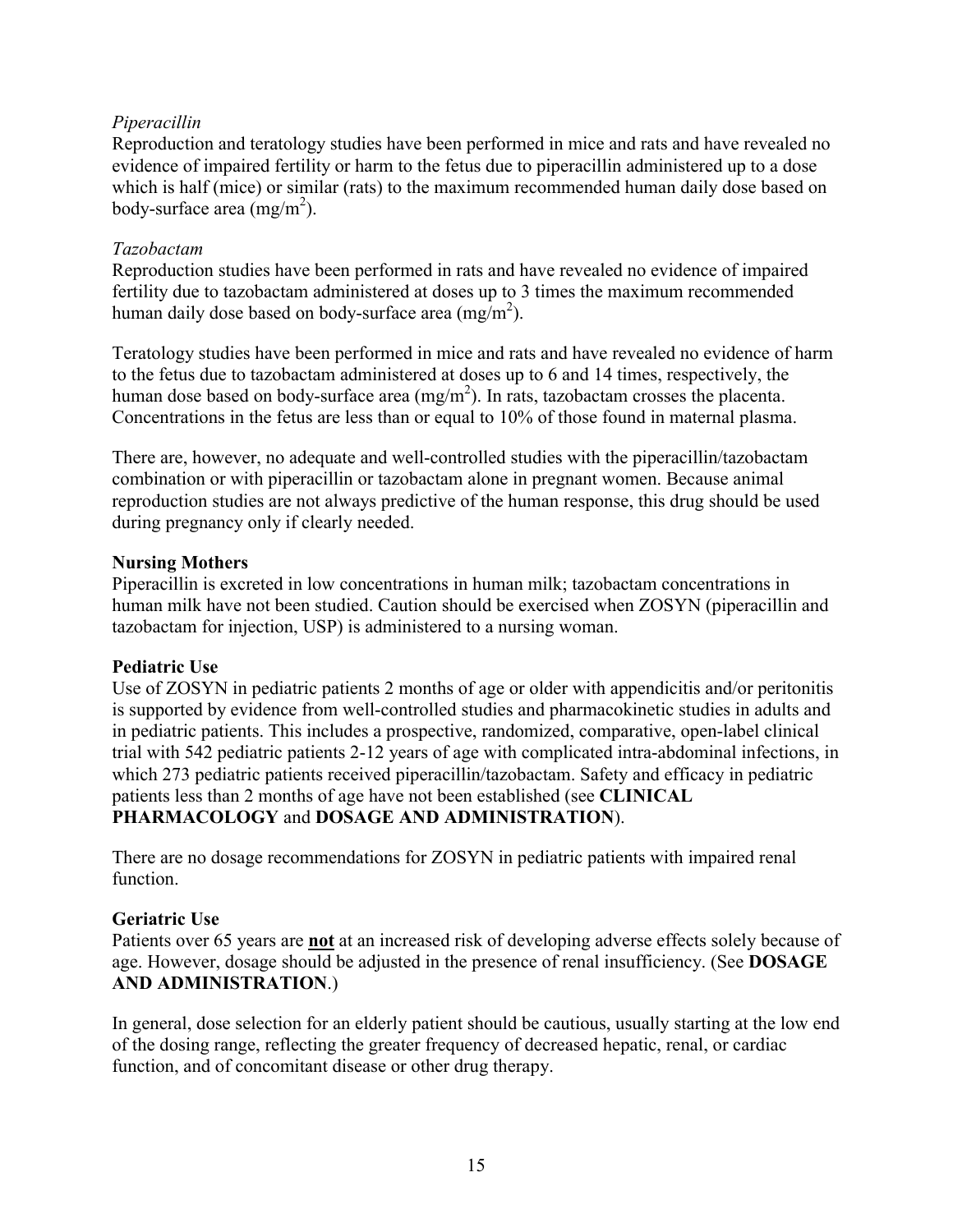ZOSYN contains 64 mg (2.79 mEq) of sodium per gram of piperacillin in the combination product. At the usual recommended doses, patients would receive between 768 and 1024 mg/day (33.5 and 44.6 mEq) of sodium. The geriatric population may respond with a blunted natriuresis to salt loading. This may be clinically important with regard to such diseases as congestive heart failure.

This drug is known to be substantially excreted by the kidney, and the risk of toxic reactions to this drug may be greater in patients with impaired renal function. Because elderly patients are more likely to have decreased renal function, care should be taken in dose selection, and it may be useful to monitor renal function.

## **ADVERSE REACTIONS**

## **Adverse Events From Clinical Trials**

During the initial clinical investigations, 2621 patients worldwide were treated with ZOSYN (piperacillin and tazobactam for injection, USP) in phase 3 trials. In the key North American clinical trials (n=830 patients), 90% of the adverse events reported were mild to moderate in severity and transient in nature. However, in 3.2% of the patients treated worldwide, ZOSYN was discontinued because of adverse events primarily involving the skin (1.3%), including rash and pruritus; the gastrointestinal system (0.9%), including diarrhea, nausea, and vomiting; and allergic reactions (0.5%).

Adverse local reactions that were reported, irrespective of relationship to therapy with ZOSYN, were phlebitis (1.3%), injection site reaction (0.5%), pain (0.2%), inflammation (0.2%), thrombophlebitis (0.2%), and edema (0.1%).

Based on patients from the North American trials  $(n=1063)$ , the events with the highest incidence in patients, irrespective of relationship to ZOSYN therapy, were diarrhea (11.3%); headache (7.7%); constipation (7.7%); nausea (6.9%); insomnia (6.6%); rash (4.2%), including maculopapular, bullous, urticarial, and eczematoid; vomiting (3.3%); dyspepsia (3.3%); pruritus  $(3.1\%)$ ; stool changes  $(2.4\%)$ ; fever  $(2.4\%)$ ; agitation  $(2.1\%)$ ; pain  $(1.7\%)$ ; moniliasis  $(1.6\%)$ ; hypertension (1.6%); dizziness (1.4%); abdominal pain (1.3%); chest pain (1.3%); edema (1.2%); anxiety (1.2%); rhinitis (1.2%); and dyspnea (1.1%).

Additional adverse systemic clinical events reported in 1.0% or less of the patients in the initial North American trials are listed below within each body system.

*Autonomic nervous system*—hypotension, ileus, syncope

*Body as a whole*—rigors, back pain, malaise

*Cardiovascular*—tachycardia, including supraventricular and ventricular; bradycardia; arrhythmia, including atrial fibrillation, ventricular fibrillation, cardiac arrest, cardiac failure, circulatory failure, myocardial infarction

*Central nervous system*—tremor, convulsions, vertigo

*Gastrointestinal*—melena, flatulence, hemorrhage, gastritis, hiccough, ulcerative stomatitis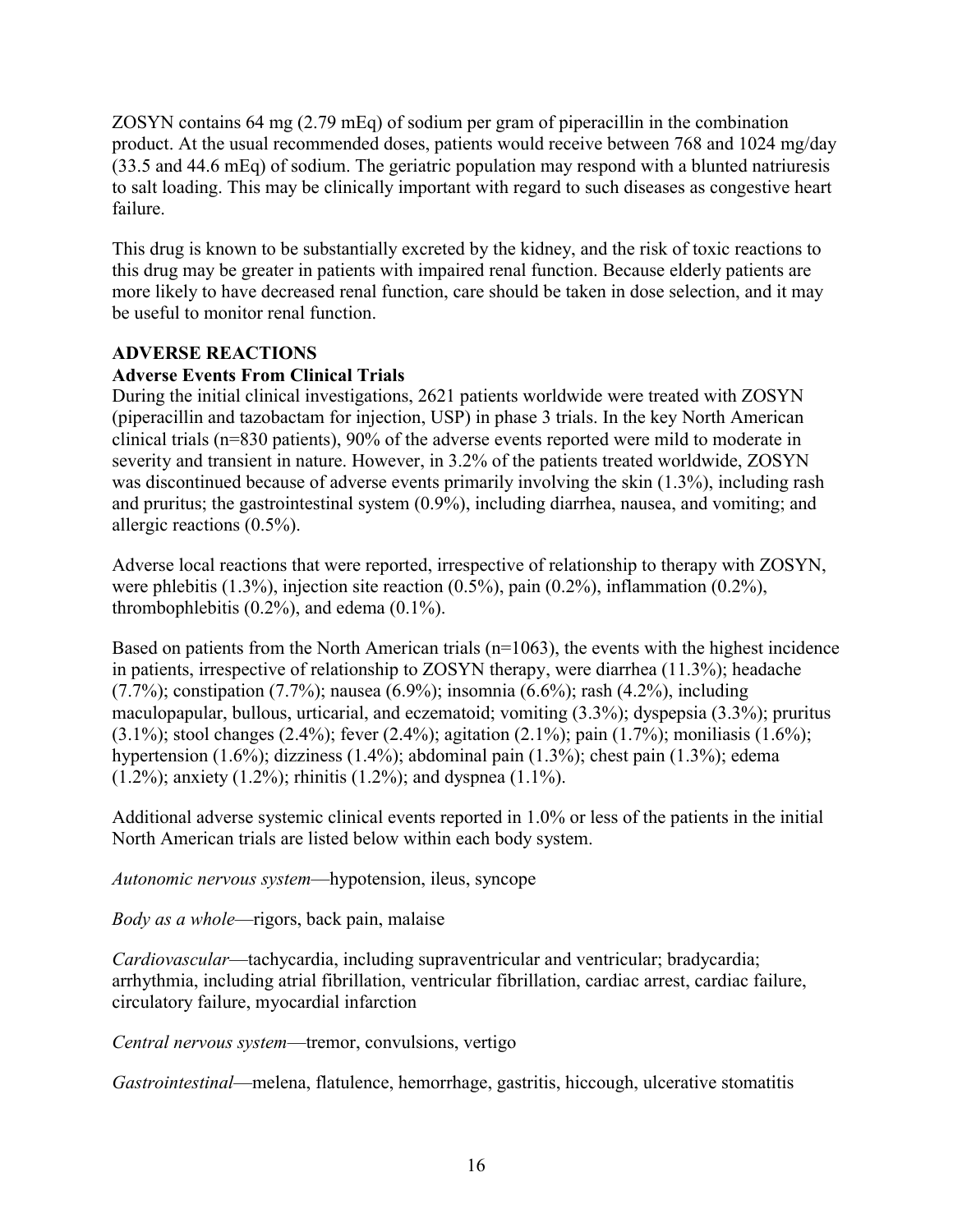Pseudomembranous colitis was reported in one patient during the clinical trials. The onset of pseudomembranous colitis symptoms may occur during or after antibacterial treatment. (see **WARNINGS**.)

*Hearing and Vestibular system*—tinnitus

*Hypersensitivity*—anaphylaxis

*Metabolic and Nutritional*—symptomatic hypoglycemia, thirst

*Musculoskeletal*—myalgia, arthralgia

*Platelets, Bleeding, Clotting*—mesenteric embolism, purpura, epistaxis, pulmonary embolism (see **PRECAUTIONS, General**.)

*Psychiatric*—confusion, hallucination, depression

*Reproductive, Female*—leukorrhea, vaginitis

*Respiratory*—pharyngitis, pulmonary edema, bronchospasm, coughing

*Skin and Appendages*—genital pruritus, diaphoresis

*Special senses*—taste perversion

*Urinary*—retention, dysuria, oliguria, hematuria, incontinence

*Vision*—photophobia

*Vascular (extracardiac)*—flushing

#### Nosocomial Pneumonia Trials

In a completed study of nosocomial lower respiratory tract infections, 222 patients were treated with ZOSYN in a dosing regimen of 4.5 g every 6 hours in combination with an aminogly coside and 215 patients were treated with imipenem/cilastatin (500 mg/500 mg q6h) in combination with an aminoglycoside. In this trial, treatment-emergent adverse events were reported by 402 patients, 204 (91.9%) in the piperacillin/tazobactam group and 198 (92.1%) in the imipenem/cilastatin group. Twenty-five (11.0%) patients in the piperacillin/tazobactam group and 14 (6.5%) in the imipenem/cilastatin group ( $p > 0.05$ ) discontinued treatment due to an adverse event.

In this study of ZOSYN in combination with an aminoglycoside, adverse events that occurred in more than 1% of patients and were considered by the investigator to be drug-related were: diarrhea (17.6%), fever (2.7%), vomiting (2.7%), urinary tract infection (2.7%), rash (2.3%), abdominal pain (1.8%), generalized edema (1.8%), moniliasis (1.8%), nausea (1.8%), oral moniliasis (1.8%), BUN increased (1.8%), creatinine increased (1.8%), peripheral edema (1.8%), abdomen enlarged (1.4%), headache (1.4%), constipation (1.4%), liver function tests abnormal  $(1.4\%)$ , thrombocythemia  $(1.4\%)$ , excoriations  $(1.4\%)$ , and sweating  $(1.4\%)$ .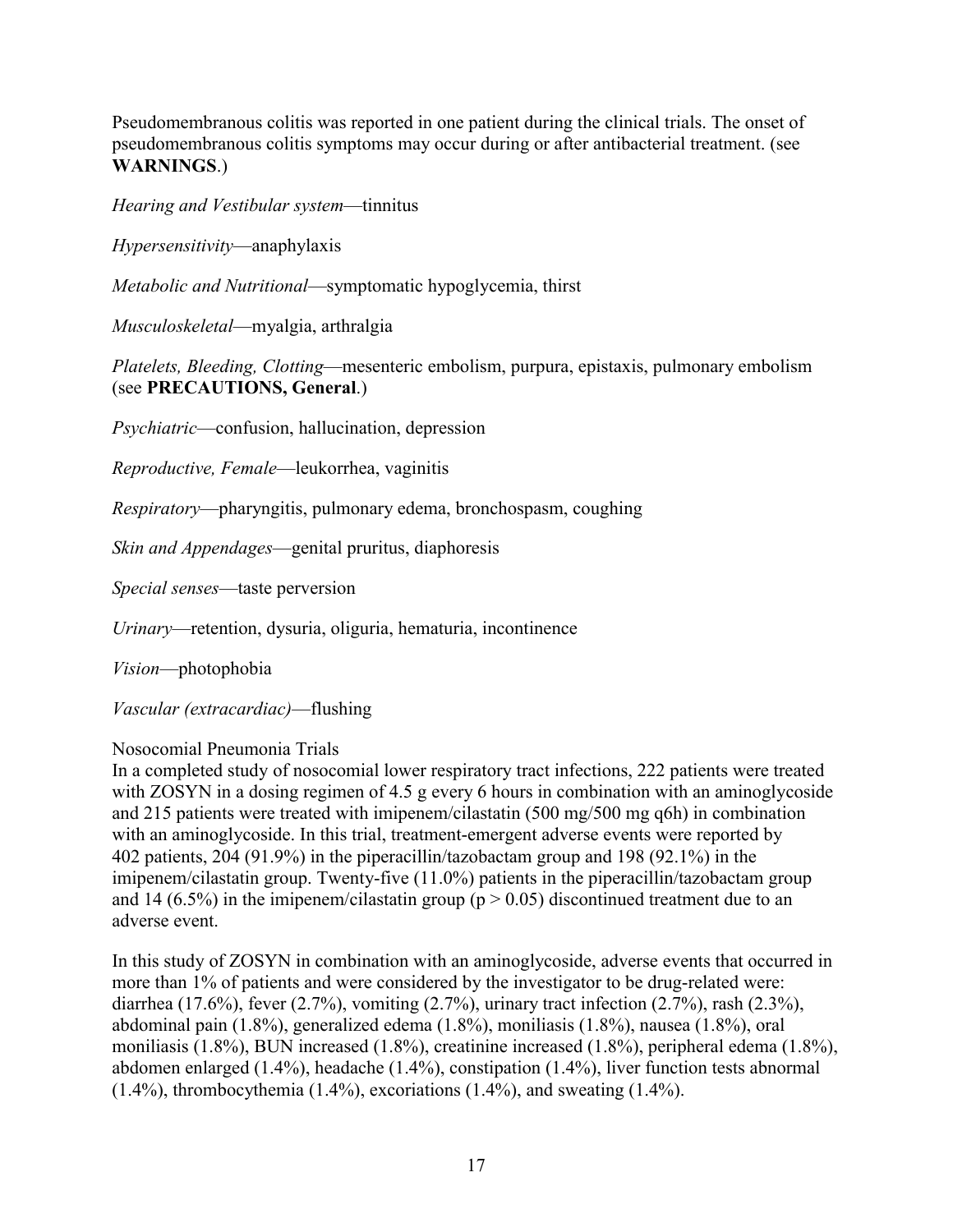Drug-related adverse events reported in 1% or less of patients in the nosocomial pneumonia study of ZOSYN with an aminoglycoside were: acidosis, acute kidney failure, agitation, alkaline phosphatase increased, anemia, asthenia, atrial fibrillation, chest pain, CNS depression, colitis, confusion, convulsion, cough increased, thrombocytopenia, dehydration, depression, diplopia, drug level decreased, dry mouth, dyspepsia, dysphagia, dyspnea, dysuria, eosinophilia, fungal dermatitis, gastritis, glossitis, grand mal convulsion, hematuria, hyperglycemia, hypernatremia, hypertension, hypertonia, hyperventilation, hypochromic anemia, hypoglycemia, hypokalemia, hyponatremia, hypophosphatemia, hypoxia, ileus, injection site edema, injection site pain, injection site reaction, kidney function abnormal, leukocytosis, leukopenia, local reaction to procedure, melena, pain, prothrombin decreased, pruritus, respiratory disorder, SGOT increased, SGPT increased, sinus bradycardia, somnolence, stomatitis, stupor, tremor, tachycardia, ventricular extrasystoles, and ventricular tachycardia.

In a previous nosocomial pneumonia study conducted with a dosing regimen of 3.375 g given every 4 hours with an aminoglycoside, the following adverse events, irrespective of drug relationship, were observed: diarrhea (20%); constipation (8.4%); agitation (7.1%); nausea (5.8%); headache (4.5%); insomnia (4.5%); oral thrush (3.9%); erythematous rash (3.9%); anxiety (3.2%); fever (3.2%); pain (3.2%); pruritus (3.2%); hiccough (2.6%); vomiting (2.6%); dyspepsia (1.9%); edema (1.9%); fluid overload (1.9%); stool changes (1.9%); anorexia (1.3%); cardiac arrest (1.3%); confusion (1.3%); diaphoresis (1.3%); duodenal ulcer (1.3%); flatulence (1.3%); hypertension (1.3%); hypotension (1.3%); inflammation at injection site (1.3%); pleural effusion (1.3%); pneumothorax (1.3%); rash, not otherwise specified (1.3%); supraventricular tachycardia (1.3%); thrombophlebitis (1.3%); and urinary incontinence (1.3%).

Adverse events irrespective of drug relationship observed in 1% or less of patients in the above study with ZOSYN and an aminoglycoside included: aggressive reaction (combative), angina, asthenia, atelectasis, balanoposthitis, cerebrovascular accident, chest pain, conjunctivitis, deafness, dyspnea, earache, ecchymosis, fecal incontinence, gastric ulcer, gout, hemoptysis, hypoxia, pancreatitis, perineal irritation/pain, urinary tract infection with trichomonas, vitamin  $B_{12}$  deficiency anemia, xerosis, and yeast in urine.

### **Pediatrics**

Studies of ZOSYN in pediatric patients suggest a similar safety profile to that seen in adults. In a prospective, randomized, comparative, open-label clinical trial of pediatric patients with severe intra-abdominal infections (including appendicitis and/or peritonitis), 273 patients were treated with ZOSYN (112.5 mg/kg every 8 hours) and 269 patients were treated with cefotaxime (50 mg/kg) plus metronidazole (7.5 mg/kg) every 8 hours. In this trial, treatment-emergent adverse events were reported by 146 patients, 73 (26.7%) in the ZOSYN group and 73 (27.1%) in the cefotaxime/metronidazole group. Six patients (2.2%) in the ZOSYN group and 5 patients (1.9%) in the cefotaxime/metronidazole group discontinued due to an adverse event.

In this study, adverse events that were reported in more than 1% of patients, irrespective of relationship to therapy with ZOSYN, were: diarrhea (7.0%), fever (4.8%), vomiting (3.7%), local reaction  $(3.3\%)$ , abscess  $(2.2\%)$ , sepsis  $(2.2\%)$ , abdominal pain  $(1.8\%)$ , infection  $(1.8\%)$ , bloody diarrhea (1.1%), pharyngitis (1.5%), constipation (1.1%), and SGOT increase (1.1%).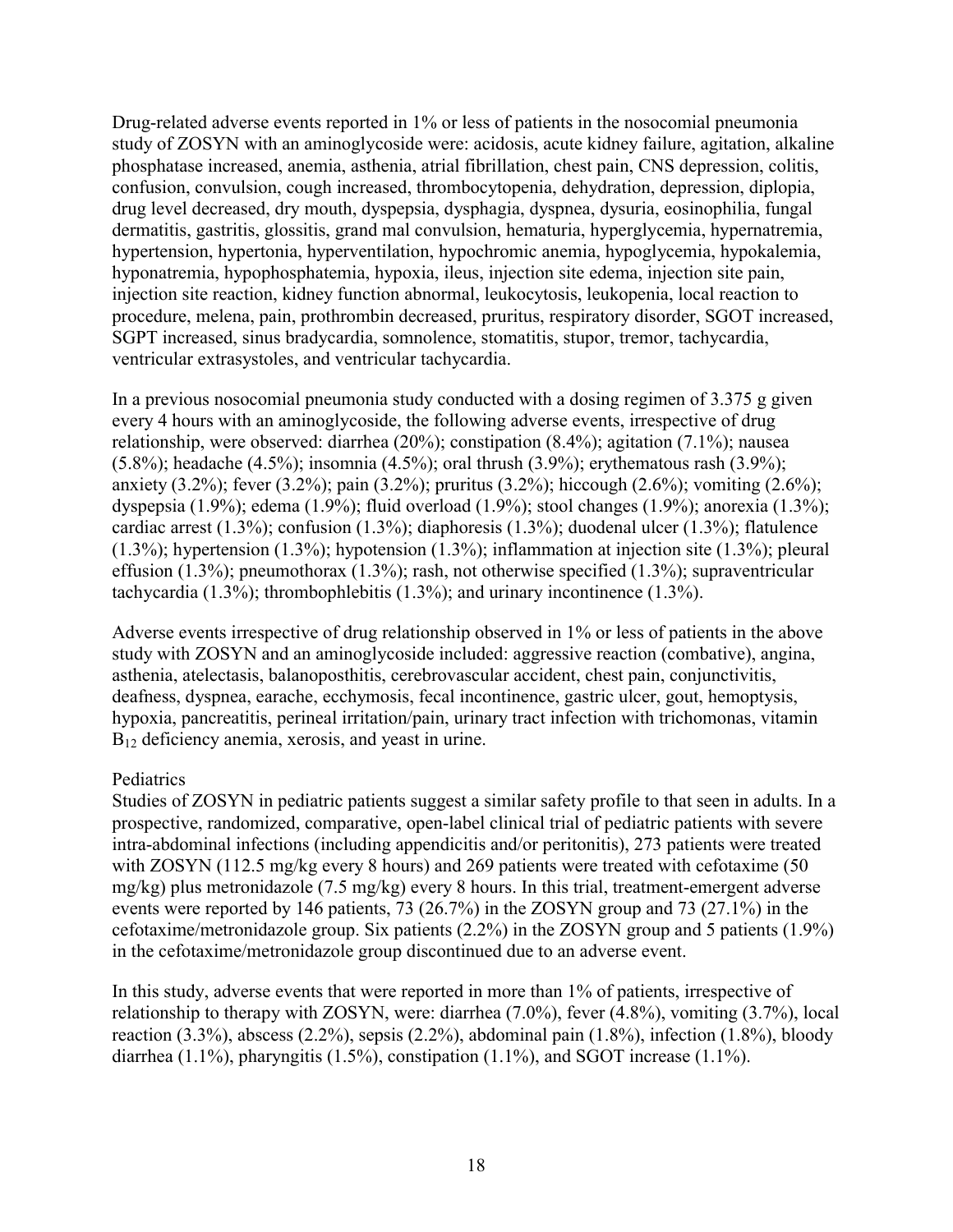Adverse events reported in 1% or less of pediatric patients receiving ZOSYN are consistent with adverse events reported in adults.

Additional controlled studies in pediatric patients showed a similar safety profile as that described above.

Post-Marketing Experience Additional adverse events reported from worldwide marketing experience with ZOSYN, occurring under circumstances where causal relationship to ZOSYN is uncertain:

*Gastrointestinal*—hepatitis, cholestatic jaundice

*Hematologic*—hemolytic anemia, anemia, thrombocytosis, agranulocytosis, pancytopenia

*Immune*––hypersensitivity reactions, anaphylactic/anaphylactoid reactions (including shock)

*Infections*––candidal superinfections

*Renal*—interstitial nephritis, renal failure

*Skin and Appendages*—erythema multiforme, Stevens-Johnson syndrome, toxic epidermal necrolysis

Post-marketing experience with ZOSYN in pediatric patients suggests a similar safety profile to that seen in adults.

### **Adverse Laboratory Events (Seen During Clinical Trials)**

Of the studies reported, including that of nosocomial lower respiratory tract infections in which a higher dose of ZOSYN (piperacillin and tazobactam for injection, USP) was used in combination with an aminoglycoside, changes in laboratory parameters, without regard to drug relationship, include:

*Hematologic*—decreases in hemoglobin and hematocrit, thrombocytopenia, increases in platelet count, eosinophilia, leukopenia, neutropenia. The leukopenia/neutropenia associated with ZOSYN administration appears to be reversible and most frequently associated with prolonged administration, i.e.,  $\geq$  21 days of therapy. These patients were withdrawn from therapy; some had accompanying systemic symptoms (e.g., fever, rigors, chills).

*Coagulation*—positive direct Coombs' test, prolonged prothrombin time, prolonged partial thromboplastin time

*Hepatic*—transient elevations of AST (SGOT), ALT (SGPT), alkaline phosphatase, bilirubin

*Renal*—increases in serum creatinine, blood urea nitrogen

*Urinalysis*—proteinuria, hematuria, pyuria

Additional laboratory events include abnormalities in electrolytes (i.e., increases and decreases in sodium, potassium, and calcium), hyperglycemia, decreases in total protein or albumin, blood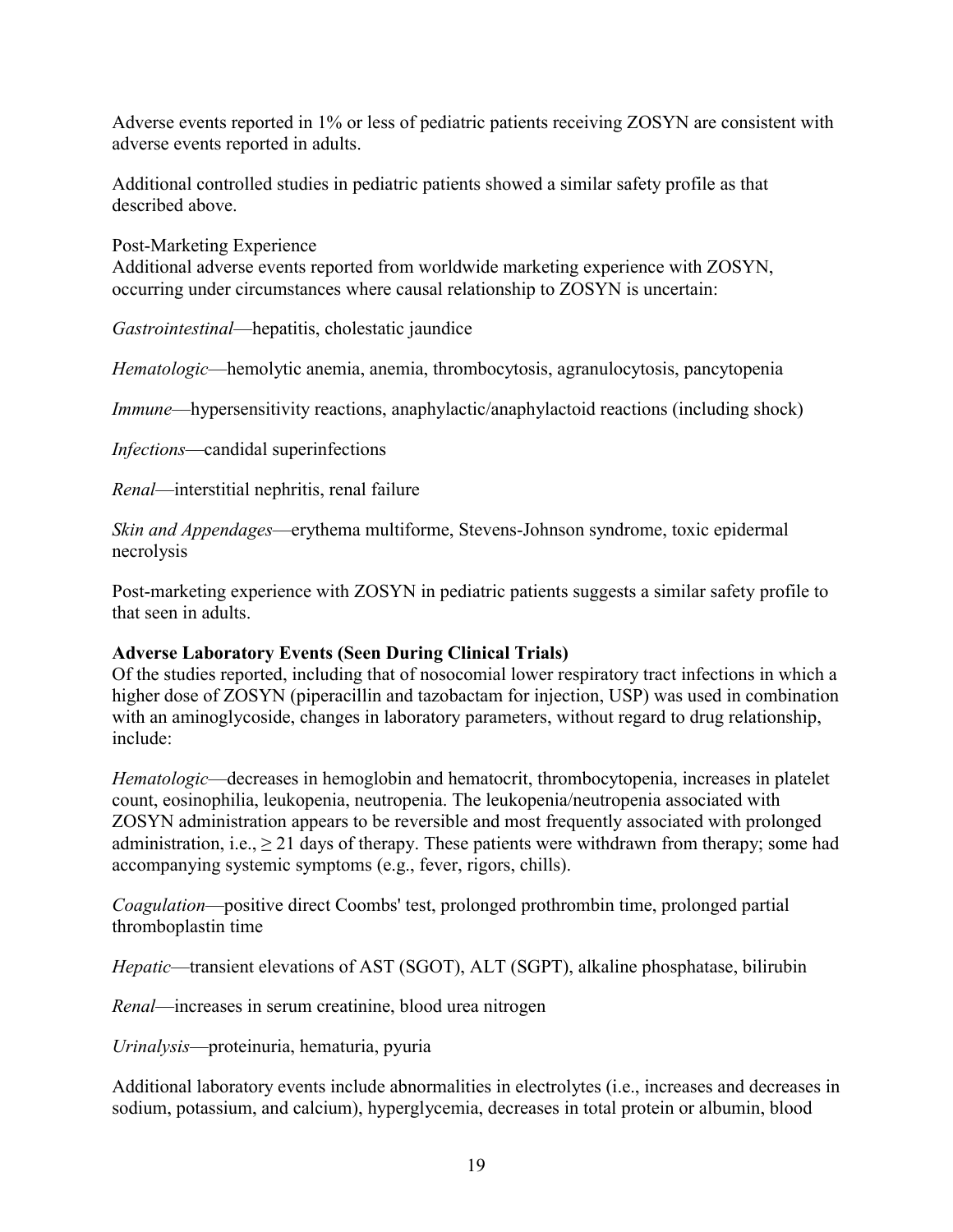glucose decreased, gamma-glutamyltransferase increased, hypokalemia, and bleeding time prolonged.

The following adverse reaction has also been reported for PIPRACIL® (piperacillin for injection):

*Skeletal*—prolonged muscle relaxation (See **PRECAUTIONS, Drug Interactions**.)

Piperacillin therapy has been associated with an increased incidence of fever and rash in cystic fibrosis patients.

# **OVERDOSAGE**

There have been postmarketing reports of overdose with piperacillin/tazobactam. The majority of those events experienced, including nausea, vomiting, and diarrhea, have also been reported with the usual recommended dosages. Patients may experience neuromuscular excitability or convulsions if higher than recommended doses are given intravenously (particularly in the presence of renal failure).

Treatment should be supportive and symptomatic according to the patient's clinical presentation. Excessive serum concentrations of either piperacillin or tazobactam may be reduced by hemodialysis. Following a single 3.375 g dose of piperacillin/tazobactam, the percentage of piperacillin and tazobactam dose removed by hemodialysis was approximately 31% and 39%, respectively. (See **CLINICAL PHARMACOLOGY**.)

# **DOSAGE AND ADMINISTRATION**

ZOSYN should be administered by intravenous infusion over 30 minutes.

The usual daily dose of ZOSYN for adults is 3.375 g every six hours totaling 13.5 g (12.0 g piperacillin/1.5 g tazobactam).

# **Nosocomial Pneumonia**

Initial presumptive treatment of patients with nosocomial pneumonia should start with ZOSYN at a dosage of 4.5 g every six hours plus an aminoglycoside, totaling 18.0 g (16.0 g piperacillin/2.0 g tazobactam). Treatment with the aminoglycoside should be continued in patients from whom *Pseudomonas aeruginosa* is isolated. If *Pseudomonas aeruginosa* is not isolated, the aminoglycoside may be discontinued at the discretion of the treating physician.

Due to the *in vitro* inactivation of the aminoglycoside by beta-lactam antibiotics, ZOSYN and the aminoglycoside are recommended for separate administration. ZOSYN and the aminoglycoside should be reconstituted, diluted, and administered separately when concomitant therapy with aminoglycosides is indicated. (See **PRECAUTIONS, Drug Interactions**.)

In circumstances where co-administration via Y-site is necessary, reformulated ZOSYN containing EDTA supplied in vials or bulk pharmacy containers is compatible for simultaneous coadministration via Y-site infusion only with the following aminoglycosides under the following conditions: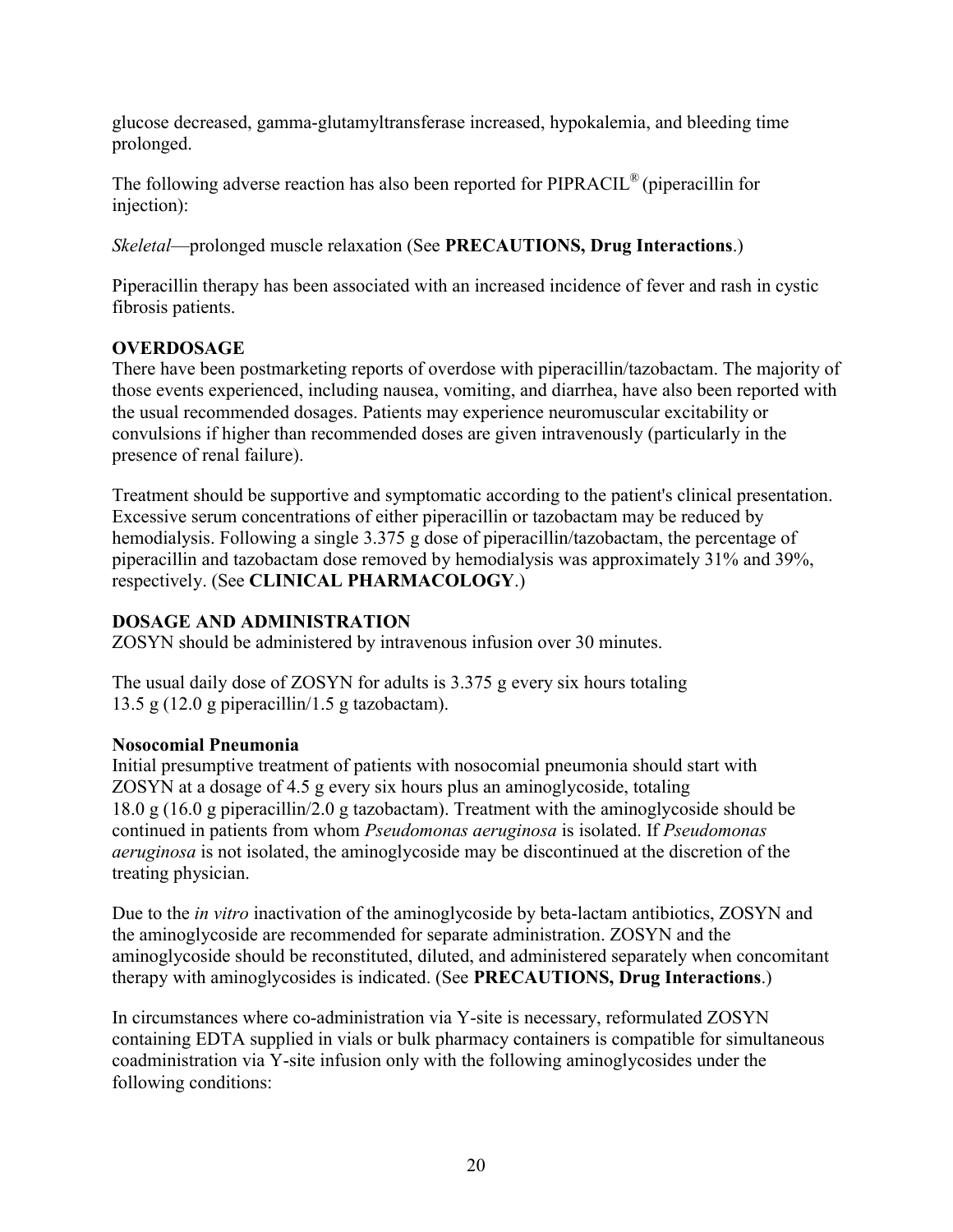**The following compatibility information does not apply to the ZOSYN (piperacillin/tazobactam) formulation not containing EDTA. This information does not apply to ZOSYN in Galaxy® containers. Refer to the package insert for ZOSYN Galaxy containers for instructions.** 

| Aminoglycoside | <b>ZOSYN</b><br><b>Dose</b><br>(grams) | <b>ZOSYN</b><br><b>Diluent</b><br><b>Volume</b><br>(mL) | Aminoglycoside<br><b>Concentration Range*</b><br>(mg/mL) | Acceptable<br><b>Diluents</b>                |
|----------------|----------------------------------------|---------------------------------------------------------|----------------------------------------------------------|----------------------------------------------|
| Amikacin       | 2.25,<br>3.375, 4.5                    | 50, 100, 150                                            | $1.75 - 7.5$                                             | $0.9\%$ Sodium<br>Chloride or 5%<br>Dextrose |
| Gentamicin     | 2.25,<br>3.375, 4.5                    | 50, 100, 150                                            | $0.7 - 3.32$                                             | 0.9% Sodium<br>Chloride or 5%<br>Dextrose    |

| `A BL A |  |
|---------|--|
|---------|--|

\*The concentration ranges in Table 4 are based on administration of the aminoglycoside in divided doses (10-15 mg/kg/day in two daily doses for amikacin and 3-5 mg/kg/day in three daily doses for gentamicin). Administration of amikacin or gentamicin in a single daily dose or in doses exceeding those stated above via Y-site with ZOSYN containing EDTA has not been evaluated. See package insert for each aminoglycoside for complete Dosage and Administration **instructions** 

**ZOSYN is not compatible with tobramycin for simultaneous coadministration via Y-site infusion. Compatibility of ZOSYN with other aminoglycosides has not been established. Only the concentration and diluents for amikacin or gentamicin with the dosages of ZOSYN listed above have been established as compatible for coadministration via Y-site infusion. Simultaneous coadministration via Y-site infusion in any manner other than listed above may result in inactivation of the aminoglycoside by ZOSYN.** 

### **Renal Insufficiency**

In patients with renal insufficiency (Creatinine Clearance  $\leq 40$  mL/min), the intravenous dose of ZOSYN (piperacillin and tazobactam for injection, USP) should be adjusted to the degree of actual renal function impairment. In patients with nosocomial pneumonia receiving concomitant aminoglycoside therapy, the aminoglycoside dosage should be adjusted according to the recommendations of the manufacturer. The recommended daily doses of ZOSYN for patients with renal insufficiency are as follows: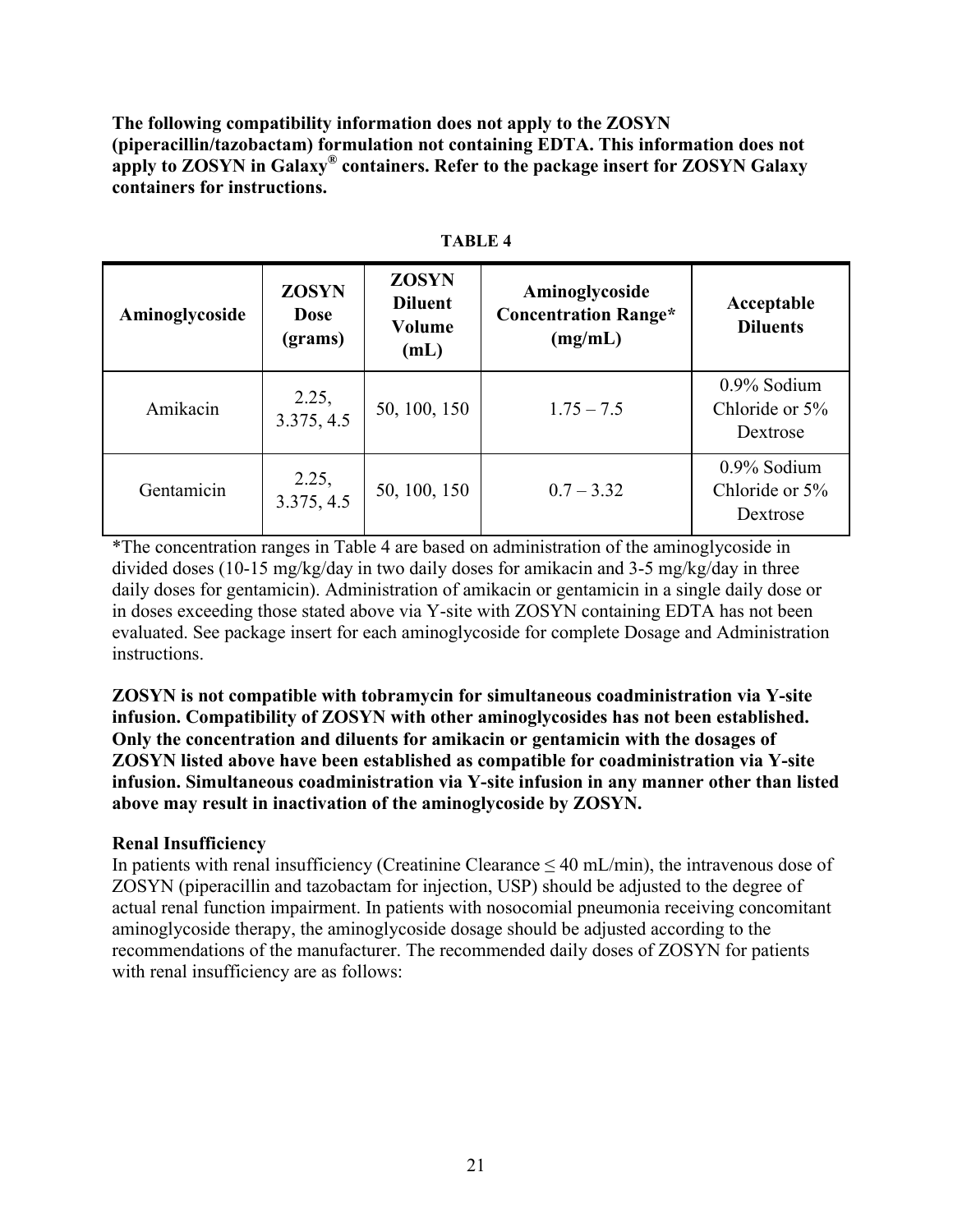| All Indications (except nosocomial<br>pneumonia) | <b>Nosocomial</b><br>Pneumonia           |  |  |  |
|--------------------------------------------------|------------------------------------------|--|--|--|
| $3.375$ q 6 h                                    | $4.5$ q 6 h                              |  |  |  |
| $2.25$ q 6 h                                     | $3.375$ q 6 h                            |  |  |  |
| $2.25$ q $8$ h                                   | $2.25$ q 6 h                             |  |  |  |
| $2.25$ q 12 h                                    | $2.25$ q 8 h                             |  |  |  |
| $2.25$ q 12 h                                    | $2.25$ q $8$ h                           |  |  |  |
|                                                  | $(15)$ total grams piperacumizazobactam) |  |  |  |

**Recommended Dosing of ZOSYN in Patients with Normal Renal Function and Renal Insufficiency (As total grams piperacillin/tazobactam)** 

\* Creatinine clearance for patients not receiving hemodialysis

\*\* 0.75 g should be administered following each hemodialysis session on hemodialysis days

For patients on hemodialysis, the maximum dose is 2.25 g every twelve hours for all indications other than nosocomial pneumonia and 2.25 g every eight hours for nosocomial pneumonia. Since hemodialysis removes 30% to 40% of the administered dose, an additional dose of 0.75 g ZOSYN should be administered following each dialysis period on hemodialysis days. No additional dosage of ZOSYN is necessary for CAPD patients.

### **Duration of Therapy**

The usual duration of ZOSYN treatment is from seven to ten days. However, the recommended duration of ZOSYN treatment of nosocomial pneumonia is 7 to 14 days. In all conditions, the duration of therapy should be guided by the severity of the infection and the patient's clinical and bacteriological progress.

#### **Pediatric Patients**

For children with appendicitis and/or peritonitis 9 months of age or older, weighing up to 40 kg, and with normal renal function, the recommended ZOSYN dosage is 100 mg piperacillin/12.5 mg tazobactam per kilogram of body weight, every 8 hours. For pediatric patients between 2 months and 9 months of age, the recommended ZOSYN dosage based on pharmacokinetic modeling, is 80 mg piperacillin/10 mg tazobactam per kilogram of body weight, every 8 hours (see **PRECAUTIONS, General, Pediatric Use** and **CLINICAL PHARMACOLOGY**). Pediatric patients weighing over 40 kg and with normal renal function should receive the adult dose. There are no dosage recommendations for ZOSYN in pediatric patients with impaired renal function.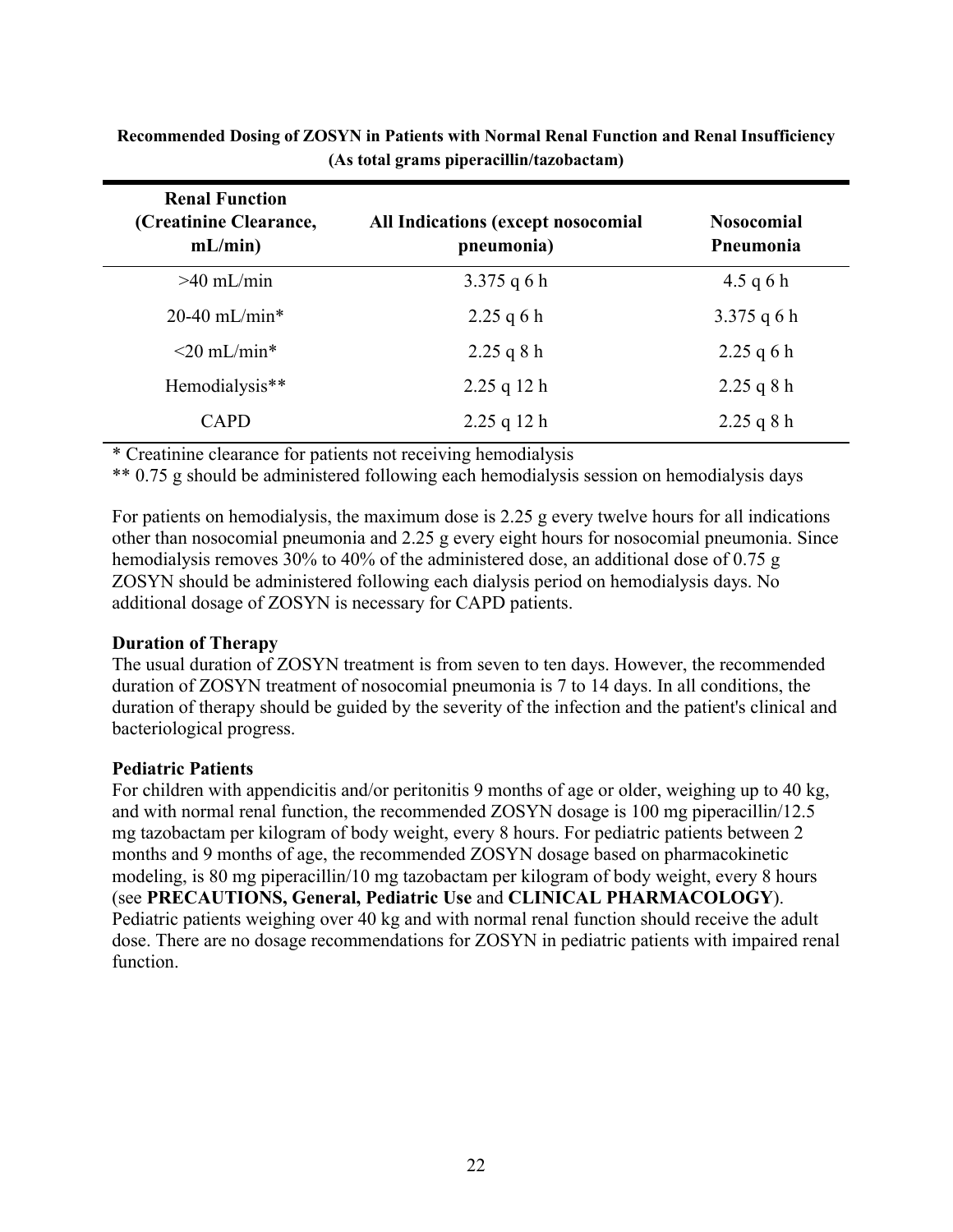#### **Directions for Reconstitution and Dilution for Use**  Intravenous Administration

**Pharmacy Bulk Package Not for Direct Infusion**

### **RECONSTITUTED STOCK SOLUTION MUST BE TRANSFERRED AND FURTHER DILUTED FOR I.V. INFUSION**

The pharmacy bulk vial is for use in a hospital pharmacy admixture service only under a laminar flow hood. After reconstitution, entry into the vial must be made with a sterile transfer set or other sterile dispensing device, and contents should be dispensed as aliquots into intravenous solution using aseptic technique. Use entire contents of pharmacy bulk vial promptly. Discard unused portion after 24 hours if stored at room temperature (20°C to 25°C [68°F to 77°F]), or after 48 hours if stored at refrigerated temperature (2°C to 8°C [36°F to 46°F]).

Reconstitute the pharmacy bulk vial with exactly 152 mL of a compatible reconstitution diluent, listed below, to a concentration of 200 mg/mL of piperacillin and 25 mg/mL of tazobactam. Shake well until dissolved. Parenteral drug products should be inspected visually for particulate matter and discoloration prior to and during administration whenever solution and container permit.

Compatible Reconstitution Diluents 0.9% Sodium Chloride for Injection Sterile Water for Injection‡ Dextrose 5% Bacteriostatic Saline/Parabens Bacteriostatic Water/Parabens Bacteriostatic Saline/Benzyl Alcohol Bacteriostatic Water/Benzyl Alcohol

Reconstituted ZOSYN solution should be further diluted (recommended volume per dose of 50 mL to 150 mL) in a compatible intravenous solution listed below. Administer by infusion over a period of at least 30 minutes. During the infusion it is desirable to discontinue the primary infusion solution.

Compatible Intravenous Solutions 0.9% Sodium Chloride for Injection Sterile Water for Injection‡ Dextran 6% in Saline Dextrose 5% Lactated Ringer's Solution (Compatible **only** with reformulated ZOSYN containing EDTA and is compatible for co-administration via a Y-site).

‡ Maximum recommended volume per dose of Sterile Water for Injection is 50 mL.

ZOSYN should not be mixed with other drugs in a syringe or infusion bottle since compatibility has not been established.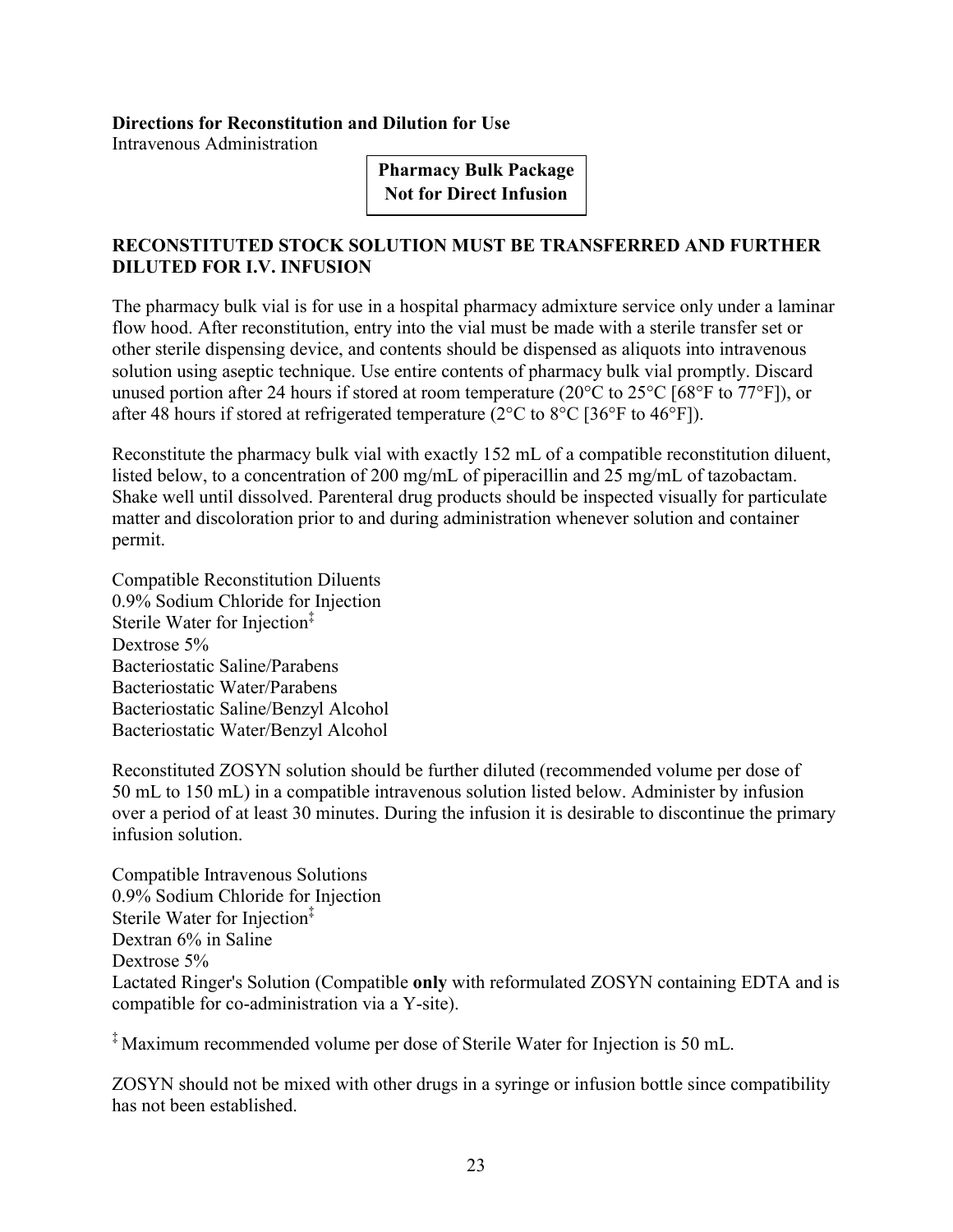ZOSYN is not chemically stable in solutions that contain only sodium bicarbonate and solutions that significantly alter the pH.

ZOSYN should not be added to blood products or albumin hydrolysates.

ZOSYN can be used in ambulatory intravenous infusion pumps.

#### Stability of ZOSYN Following Reconstitution

ZOSYN is stable in glass and plastic containers (plastic syringes, I.V. bags, and tubing) when used with compatible diluents.

The pharmacy bulk vial should **NOT** be frozen after reconstitution. Discard unused portions after storage for 24 hours at room temperature (20°C to 25°C [68°F to 77°F]) or after storage for 48 hours at refrigerated temperature (2°C to 8°C [36°F to 46°F]).

Stability studies in the I.V. bags have demonstrated chemical stability [potency, pH of reconstituted solution, and clarity of solution] for up to 24 hours at room temperature and up to one week at refrigerated temperature. ZOSYN contains no preservatives. Appropriate consideration of aseptic technique should be used.

Stability of ZOSYN (piperacillin and tazobactam for injection, USP) in an ambulatory intravenous infusion pump has been demonstrated for a period of 12 hours at room temperature. Each dose was reconstituted and diluted to a volume of 37.5 mL or 25 mL. One-day supplies of dosing solution were aseptically transferred into the medication reservoir (I.V. bags or cartridge). The reservoir was fitted to a preprogrammed ambulatory intravenous infusion pump per the manufacturer's instructions. Stability of ZOSYN is not affected when administered using an ambulatory intravenous infusion pump.

Parenteral drug products should be inspected visually for particulate matter or discoloration prior to administration, whenever solution and container permit.

### **HOW SUPPLIED**

ZOSYN (piperacillin and tazobactam for injection, USP) is supplied as a powder in the pharmacy bulk vial as follows:

Each ZOSYN 40.5 g pharmacy bulk vial contains piperacillin sodium equivalent to 36 grams of piperacillin and tazobactam sodium equivalent to 4.5 grams tazobactam, 9 mg of edetate disodium dihydrate (EDTA), and 1800 mg of sodium citrate. Each pharmacy bulk vial contains 100.4 mEq (2,304 mg) of sodium.

NDC 0206-8859-10

ZOSYN (piperacillin and tazobactam for injection, USP) pharmacy bulk vials should be stored at controlled room temperature 20°C to 25°C (68°F to 77°F) prior to reconstitution.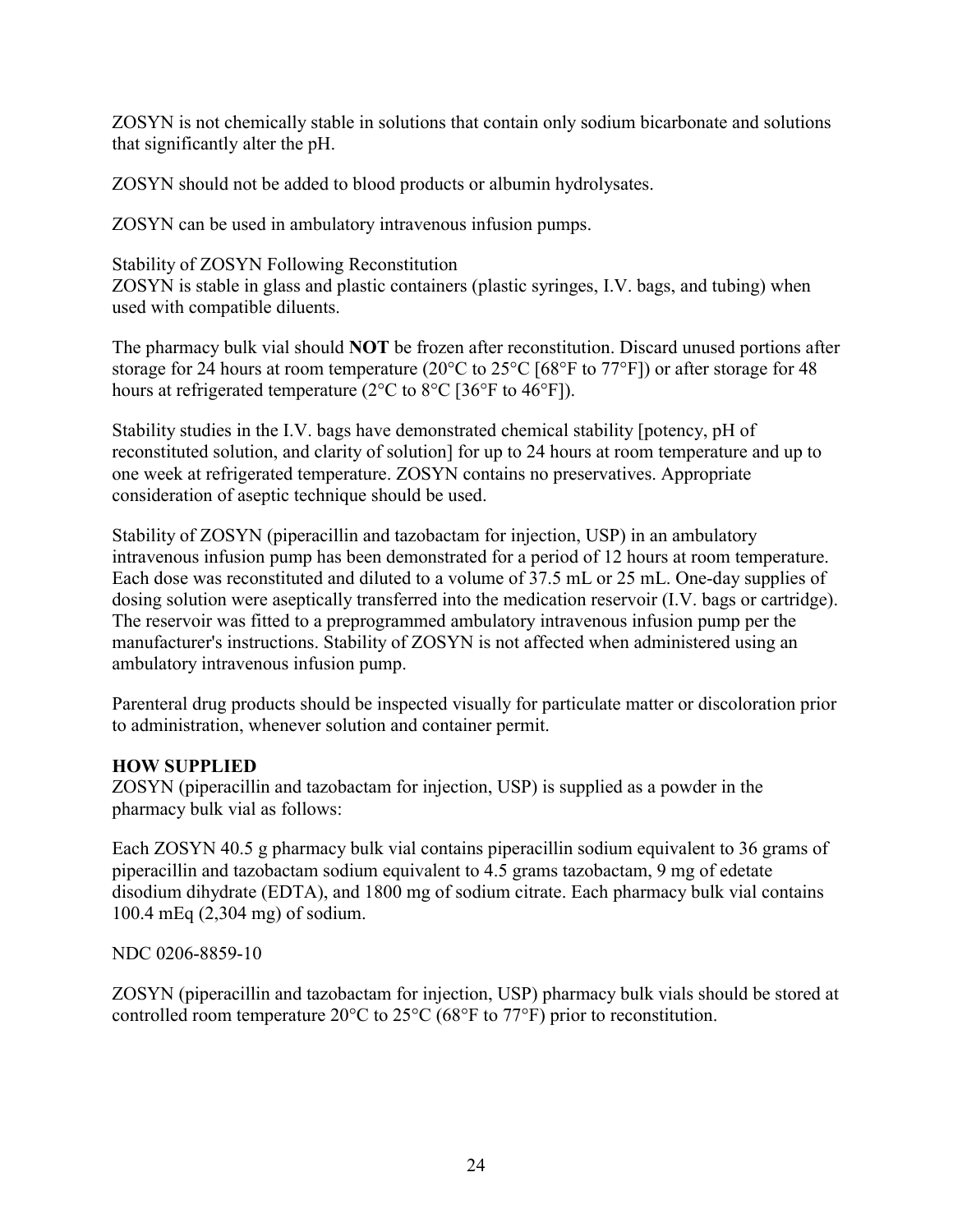## **Also Available**

ZOSYN (piperacillin and tazobactam for injection, USP) is also supplied as follows:

2.25 g single-dose vial containing piperacillin sodium equivalent to 2 g of piperacillin and tazobactam sodium equivalent to 0.25 g of tazobactam. Each vial contains 5.58 mEq (128 mg) of sodium. Supplied 10/box—NDC 0206-8852-16

3.375 g single-dose vial containing piperacillin sodium equivalent to 3 g of piperacillin and tazobactam sodium equivalent to 0.375 g of tazobactam. Each vial contains 8.38 mEq (192 mg) of sodium. Supplied 10/box—NDC 0206-8854-16

4.5 g single-dose vial containing piperacillin sodium equivalent to 4 g of piperacillin and tazobactam sodium equivalent to 0.5 g of tazobactam. Each vial contains 11.17 mEq (256 mg) of sodium. Supplied 10/box—NDC 0206-8855-16

## **Also Available**

ZOSYN (piperacillin and tazobactam injection) in GalaxyContainer (PL 2040 Plastic) is supplied as a frozen, iso-osmotic, sterile, nonpyrogenic solution in single-dose plastic containers as follows:

2.25 g (piperacillin sodium equivalent to 2 g piperacillin/tazobactam sodium equivalent to 0.25 g tazobactam) in 50 mL. Each container has 5.58 mEq (128 mg) of sodium. Supplied 24/box—NDC 0206-8860-02

3.375 g (piperacillin sodium equivalent to 3 g piperacillin/tazobactam sodium equivalent to 0.375 g tazobactam) in 50 mL. Each container has 8.38 mEq (192 mg) of sodium. Supplied 24/box—NDC 0206-8861-02

4.5 g (piperacillin sodium equivalent to 4 g piperacillin/tazobactam sodium equivalent to 0.5 g tazobactam) in 100 mL. Each container has 11.17 mEq (256 mg) of sodium. Supplied 12/box—NDC 0206-8862-02

### **REFERENCES**

- 1. Clinical and Laboratory Standards Institute (CLSI). Performance Standards for Antimicrobial Susceptibility Testing; 21<sup>st</sup> Informational Supplement. CLSI document M100-S21. CLSI, 940 West Valley Rd., Suite 1400, Wayne, PA 19087, 2011
- 2. CLSI. Methods for Dilution Antimicrobial Susceptibility Test for Bacteria that Grow Aerobically; Approved Standard –  $8<sup>th</sup>$  ed. CLSI document M07-A8, 2009.
- 3. CLSI. Performance Standards for Antimicrobial Disk Susceptibility Test; Approved Standard –  $10^{th}$  ed. CLSI document M02-A10, 2009.
- 4. CLSI. Methods for Antimicrobial Susceptibility Testing of Anaerobic Bacteria; Approved Standard – 7th ed. CLSI document M11-A7, 2007.